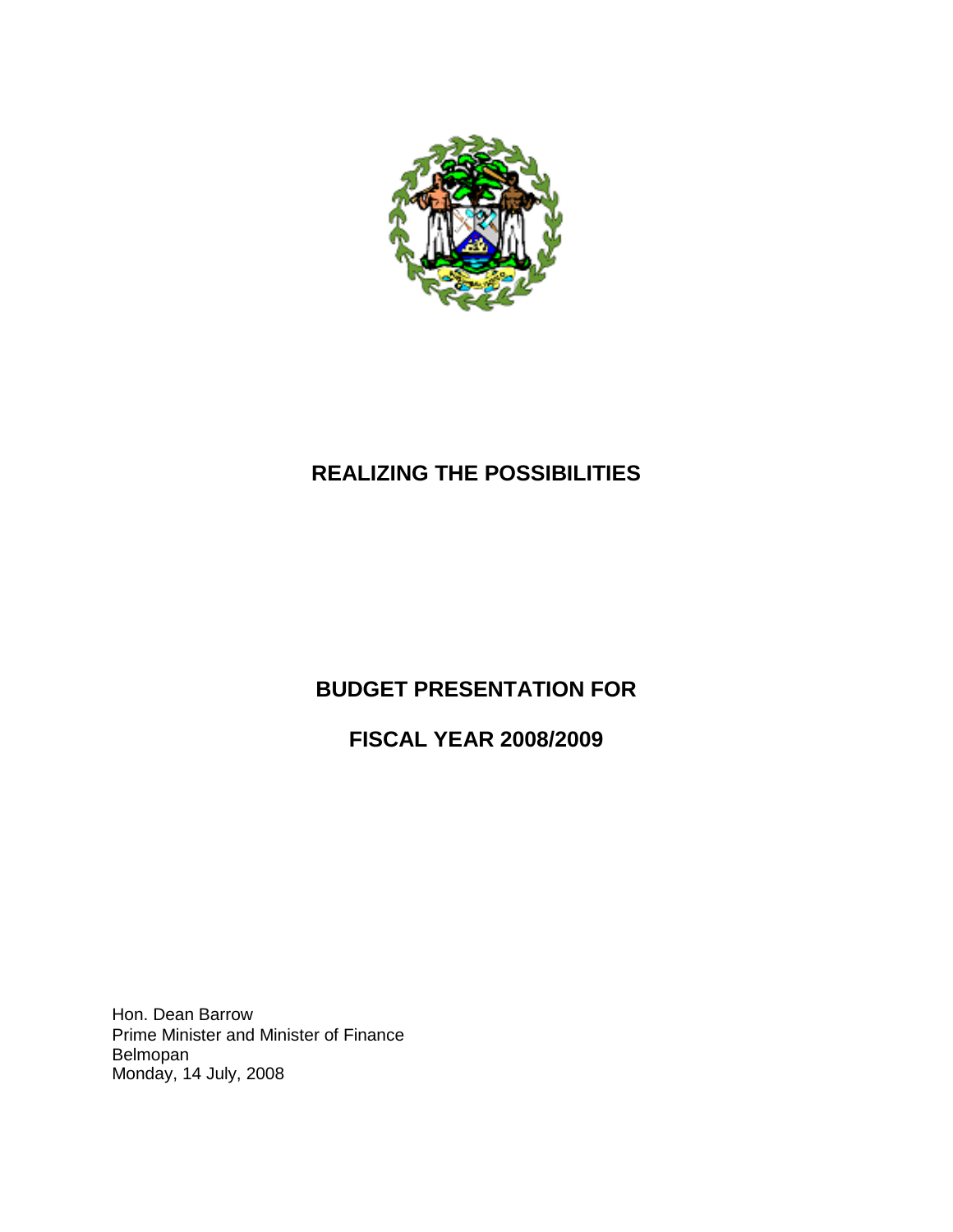## **SUMMARY OF RECURRENT AND CAPITAL BUDGETS**

|                                                            | <b>APPROVED</b><br><b>ESTIMATES</b><br>2007/2008 | <b>REVISED</b><br><b>ESTIMATES</b><br>2007/2008 | <b>DRAFT PROPOSED</b><br><b>ESTIMATES 2008/2009</b> |
|------------------------------------------------------------|--------------------------------------------------|-------------------------------------------------|-----------------------------------------------------|
| <b>TOTAL REVENUES AND</b><br><b>GRANTS</b>                 | 678,522,913                                      | 720,004,008                                     | 816,939,660                                         |
| <b>RECURRENT REVENUE</b>                                   |                                                  |                                                 |                                                     |
| <b>TAX REVENUE</b>                                         | 593,922,989                                      | 591,664,674                                     | 628,802,000                                         |
| Income and profits                                         | 170,256,298                                      | 180,092,770                                     | 225,780,000                                         |
| Taxes on property                                          | 5,617,722                                        | 6,521,745                                       | 7,016,000                                           |
| Taxes on international trade<br>and transactions           | 180,138,867                                      | 168,974,658                                     | 151,600,000                                         |
| Taxes on goods and services                                | 237,910,103                                      | 236,075,502                                     | 244,406,000                                         |
| NON-TAX REVENUE                                            | 56,998,180                                       | 72,941,994                                      | 92,229,500                                          |
| Property Income                                            | 7,700,000                                        | 12,425,004.78                                   | 12,800,000.00                                       |
| Licenses                                                   | 10,423,300                                       | 13,219,068.22                                   | 14,972,500.00                                       |
| Other                                                      | 38,874,880                                       | 47,297,920.55                                   | 64,457,000.00                                       |
| <b>TOTAL RECURRENT</b><br><b>REVENUE</b>                   | 650,921,169                                      | 664,606,668                                     | 721,031,500                                         |
| <b>CAPITAL REVENUES:</b>                                   |                                                  |                                                 |                                                     |
| SALE OF CROWN LANDS                                        | 3,328,909                                        | 3,021,838                                       | 5,000,000                                           |
| <b>SALE OF EQUITY</b>                                      | 6,797,524                                        | 27,112,549                                      | 3,508,024                                           |
| <b>TOTAL CAPITAL REVENUES</b>                              | 10,126,433                                       | 30,134,387                                      | 8,508,024                                           |
| <b>GRANTS</b>                                              | 17,475,311                                       | 25,262,953                                      | 87,400,136                                          |
| <b>TOTAL EXPENDITURES</b>                                  | 703,235,731                                      | 735,342,504                                     | 824,774,756                                         |
| <b>RECURRENT EXPENDITURE</b>                               |                                                  |                                                 |                                                     |
| PERSONAL EMOLUMENTS                                        | 235,313,278                                      | 233,951,133                                     | 262,868,201                                         |
| <b>DEBT SERVICE-INTEREST &amp;</b><br><b>OTHER CHARGES</b> | 107,938,208                                      | 113,389,753                                     | 108,885,090                                         |
| <b>PENSIONS</b>                                            | 39,019,482                                       | 42,299,527                                      | 39,902,214                                          |
| <b>GOODS &amp; SERVICES</b>                                | 202,965,322                                      | 208,658,051                                     | 237,943,658                                         |
| <b>TOTAL RECURRENT</b><br><b>EXPENDITURE</b>               | 585,236,290                                      | 598,298,464                                     | 649,599,163                                         |
| <b>CAPITAL EXPENDITURES</b>                                |                                                  |                                                 |                                                     |
| <b>CAPITAL II EXPENDITURES</b>                             | 49,956,293                                       | 71,787,688                                      | 78,664,395                                          |
| <b>CAPITAL III EXPENDITURES</b>                            | 64,835,148                                       | 62,050,086                                      | 93,304,932                                          |
| <b>CAPITAL TRANSFER &amp; NET</b><br><b>LENDING</b>        | 3,208,000                                        | 3,206,266                                       | 3,206,266                                           |
| <b>TOTAL CAPITAL</b><br><b>EXPENDITURES</b>                | 117,999,441                                      | 137,044,040                                     | 175,175,593                                         |
| <b>RECURRENT</b><br>SURPLUS/[DEFICIT]                      | 65,684,879                                       | 66,308,204                                      | 71,432,337                                          |
| PRIMARY SURPLUS/[DEFICIT]                                  | 83,225,390                                       | 98,051,256                                      | 101,049,994                                         |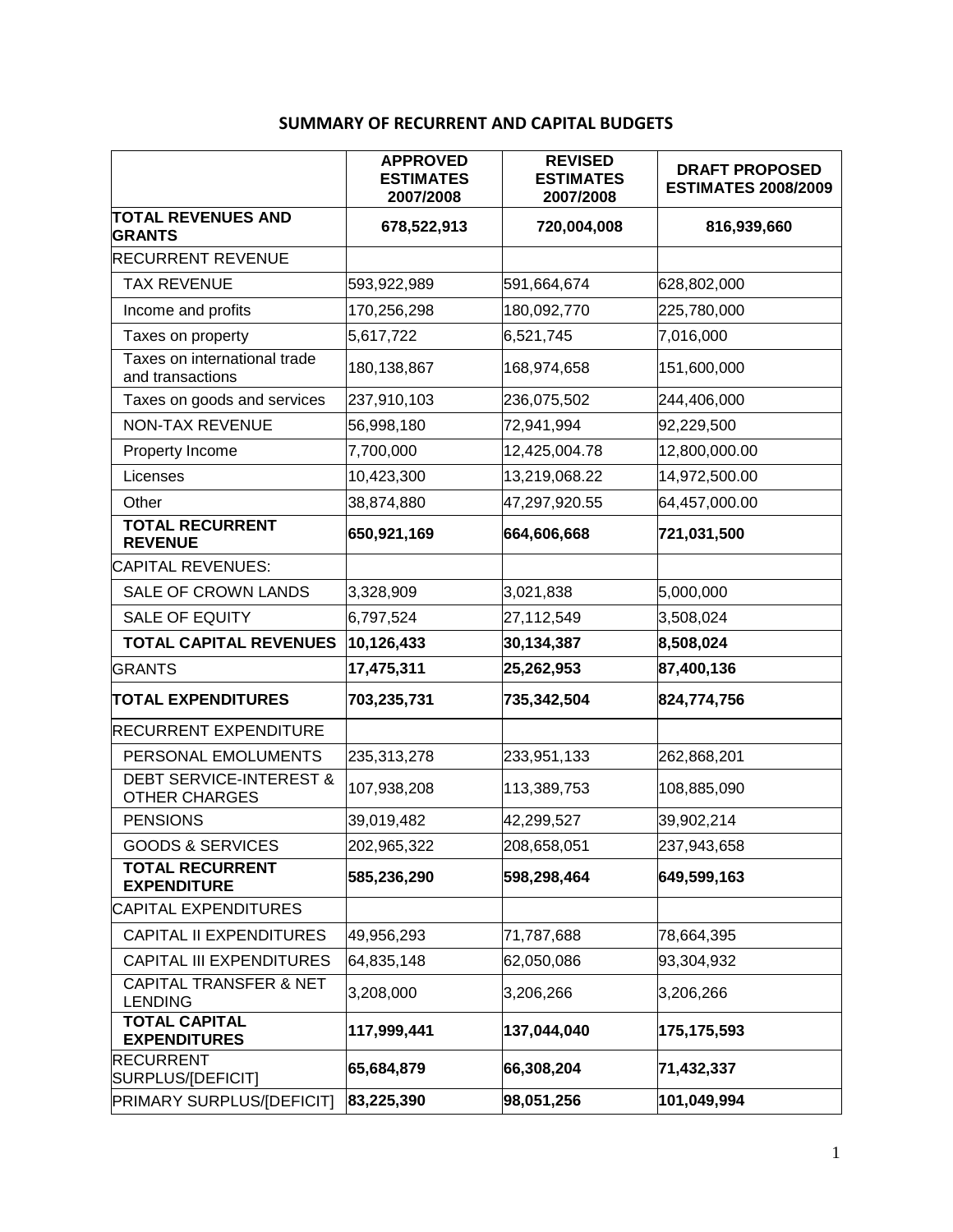|                                                       | <b>APPROVED</b><br><b>ESTIMATES</b><br>2007/2008 | <b>REVISED</b><br><b>ESTIMATES</b><br>2007/2008 | <b>DRAFT PROPOSED</b><br><b>ESTIMATES 2008/2009</b> |
|-------------------------------------------------------|--------------------------------------------------|-------------------------------------------------|-----------------------------------------------------|
| OVERALL SURPLUS/[DEFICIT]                             | (24, 712, 818)                                   | (15, 338, 497)                                  | (7,835,096)                                         |
| <b>AMORTIZATION</b>                                   | 61,653,891                                       | 61,695,545                                      | 63,902,871                                          |
| <b>FINANCING</b>                                      | 36,941,073                                       | 46,357,048                                      | 56,067,775                                          |
| <b>GDP</b> (in billions of Bz)                        | 2.558                                            | 2.428                                           | 2.558                                               |
| <b>OVERALL SURPLUS/DEFICIT</b><br>(+/-) AS A % OF GDP | $-0.97%$                                         | $-0.63%$                                        | $-0.31%$                                            |
| <b>PRIMARY SURPLUS/DEFICIT</b><br>$(+)$ AS A % OF GDP | 3.25%                                            | 4.04%                                           | 3.95%                                               |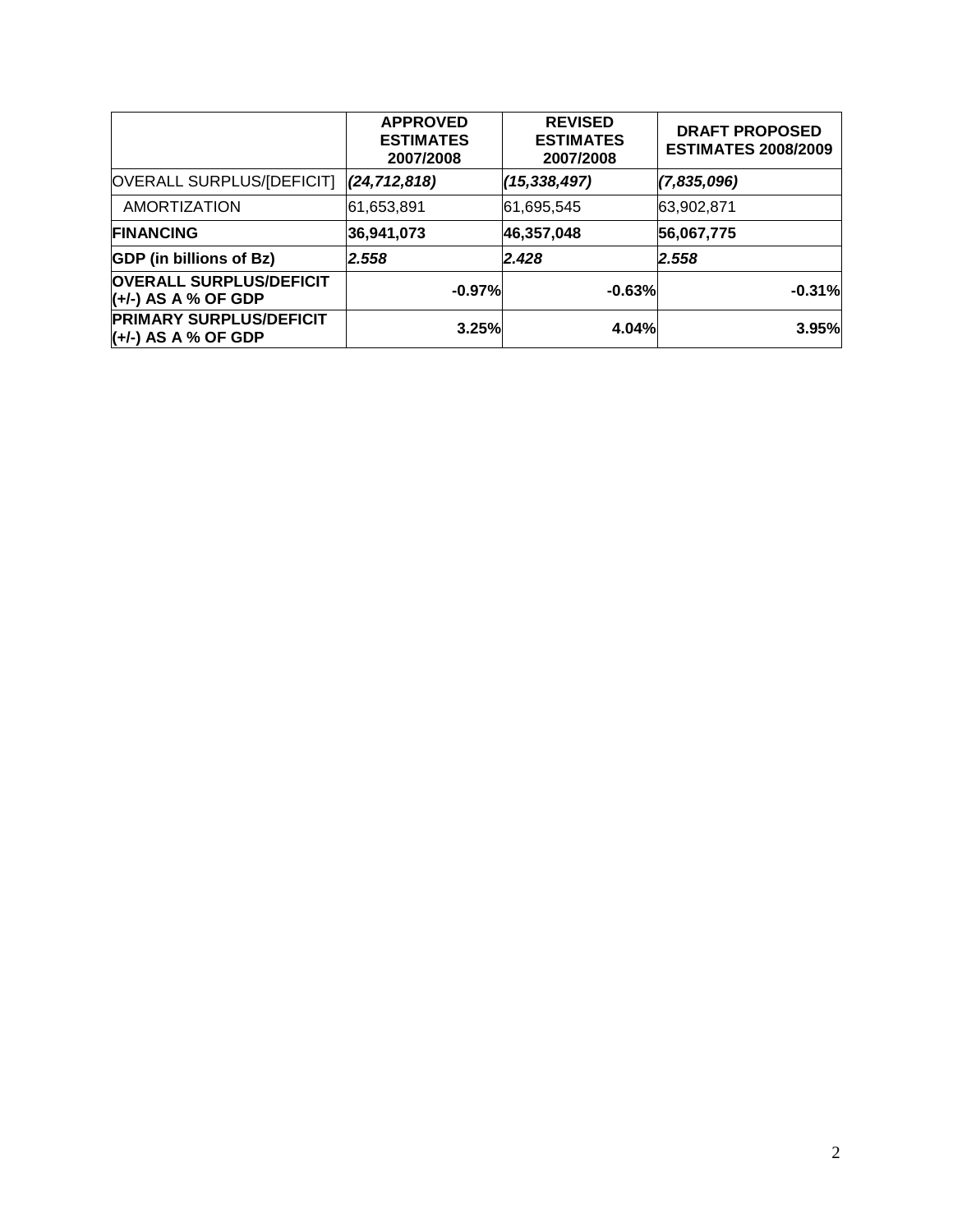#### **OUTLINE OF BUDGET SPEECH 2008/2009**

#### **REALIZING THE POSSIBILITIES**

#### **TABLE OF CONTENTS**

#### **1. Introduction**

*1. Framework for the budget*

#### **2. Recent Economic Developments**

- *1. Global Economic Developments*
- *2. Economic Developments in Belize – 2007*
- **C.** Economic Developments in Belize 2008

#### **3. BUDGET PERFORMANCE IN FISCAL YEAR 2007/2008**

- 1. Preliminary Outturn
- 2. Revenue Performance
- 3. Expenditure Performance
- 4. The Public Debt

#### **4. Budget Proposals for Fiscal Year 2008/2009**

- *1. National Consultations on the Budget for FY 2008/2009*
- 2. Underlying Priorities for the Budget
- 1. Human Resource Development
	- 2. Poverty Reduction
	- 3. Food Security
	- 4. Public Safety
	- 5. Environment
	- 6. Economic and Social Stability
	- 1. Summary of the Draft Estimates for Fiscal Year 2008/2009
	- 2. Estimates of Revenue 2008/2009
	- 3. Revenue Measures to Provide Some Relief from Rising Prices
	- 4. Revenue Measures to Support Agriculture and Food Production
	- 5. Revenue Measures to Provide Support to the Tourism Sector
	- 6. Revenue Measures to Increase National Benefit from Petroleum Extraction
	- 1. Other Revenue Measures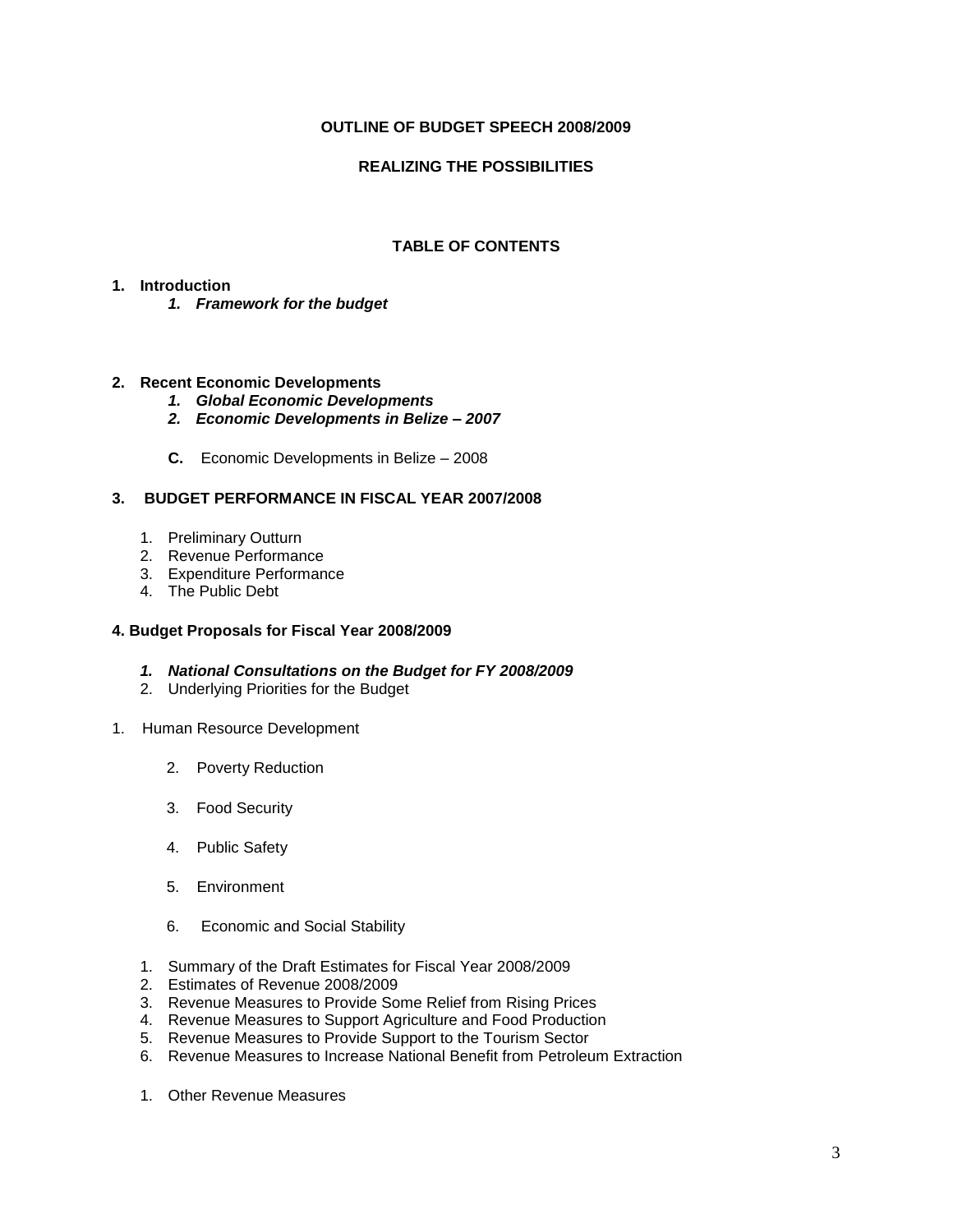- 2. Estimates of Recurrent Expenditure 2008/2009
- 3. Estimates of Capital Expenditure 2008/2009

#### **5. PRIORITY ISSUES BEING ADDRESSED**

- 1. The Development Finance Corporation
- 2. Agricultural Development
- 3. Governance

#### **6. CONCLUSION**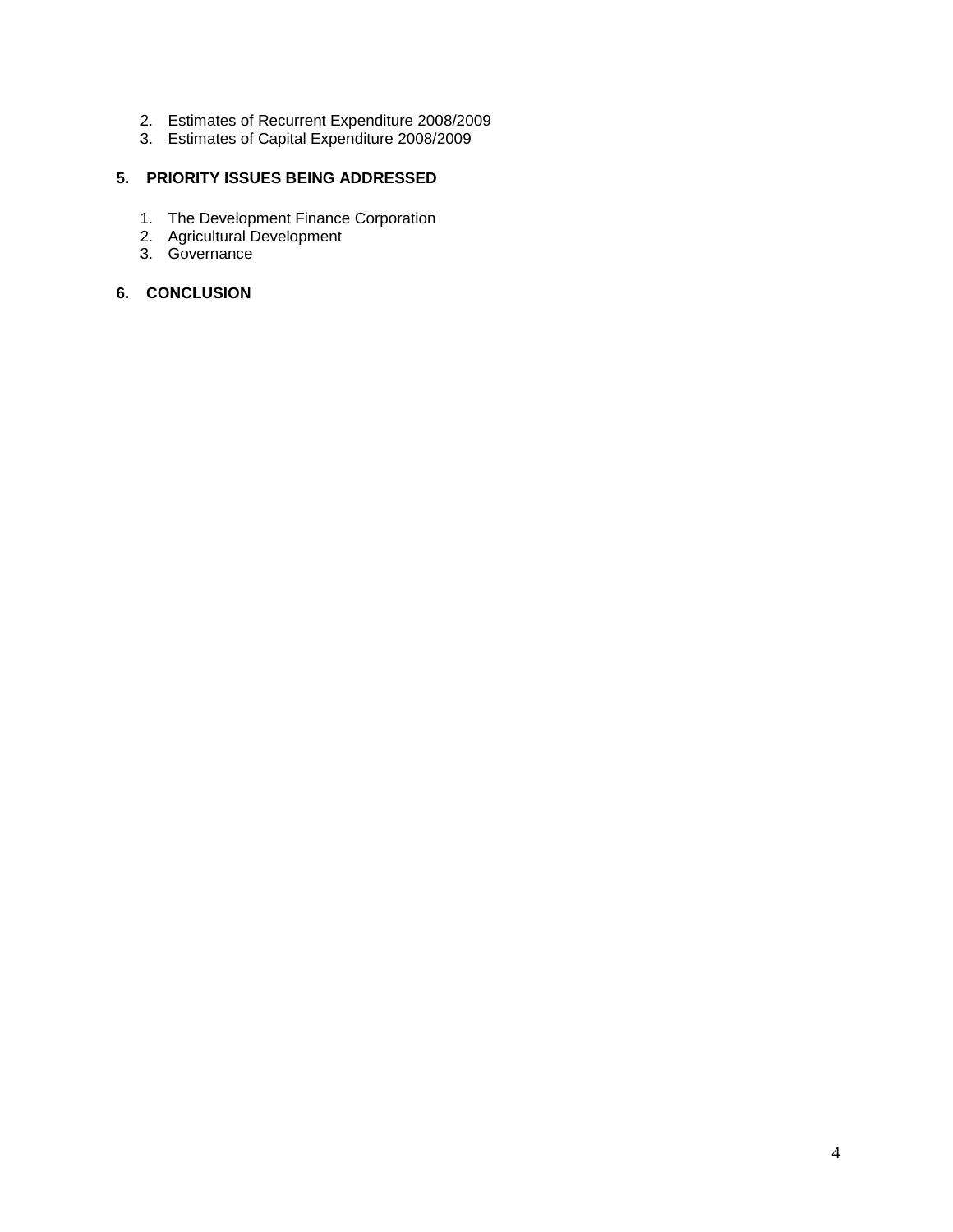# **INTRODUCTION**

### Mr. Speaker,

It is with some sense of occasion, history even, that I rise to move the first reading of the General Revenue Approriation Bill for Fiscal Year 2008/2009: The first budget, in other words, of the United Democratic Party Government 2008-2013.

I present this Budget today, Mr. Speaker, in the full consciousness that the people of Belize will look at it as a benchmark Budget; a tone setting and a mood shaping Budget. It is the first paving stone, if you will, on the road to reconstruction that it is the mandate and the destiny of the United Democratic Party to build. It comes in the middle of great challenges confronting our country, some of which we expected and some of which have blindsided us. What I wish to make clear at the outset though, is that we seek no excuses. Not even in consequence of the trials visited upon us by mankind's worst food and fuel crises do we flinch from our obligation to deliver. And not even in the face of the moral, political and economic wasteland bequeathed to us by those that for ten long years plundered our resources , do we give in to any talk of despair, any contemplation of the slough of despond.

No! For we believe that by pluck and courage and dexterity; by unrelenting and uncomplaining hard work and dedication; by unshakeable commitment to good governance and the lifting up of the Belizean people, we will succeed in this noble rescue mission on which we are now embarked. This Budget is therefore designed to furnish vindication of the unsinkable confidence we have in ourselves and in the Belizean people.

Mr. Speaker: this, then, is the beginning of the realization of the possibilities we always knew are inherent in our blessed country; in our bountiful land of deep blue sky and bright green grass and limitless potential. By the time we are done here today, we will expect to have produced nothing less than a renewal of hope. Let the doubters be vanquished and let the naysayers go hither. The conquering army of the people of Belize, led by the United Democratic Party, marches on; and we intend to carry this on every day.

### **Framework for the Budget**

The United Democratic Party was voted into office at a very difficult time in the history of Belize. Externally, the global environment was, and continues to be, characterized by substantial political instability and by military and paramilitary action, or the threat of it; by high levels of crime and violence; by slowing economic growth; and by the unprecedented increases in commodity prices, particularly for fuel and energy, food, and construction materials. These developments have, of course, had woeful effects on Belize, with our own situation being unforgivably worsened by the endless ways in which the former administration came loose from its moorings: the misappropriation and misuse of assets that belong to the people of Belize; a callous indifference to the dire consequences that this violation of trust, this criminal behavior, had on our people. While there is general awareness of the worst aspects of what has come to be called, unfortunately for that country, the Haitian model of country management (ie, once you have gained control of the State, the State's assets are yours for the taking), I think that it is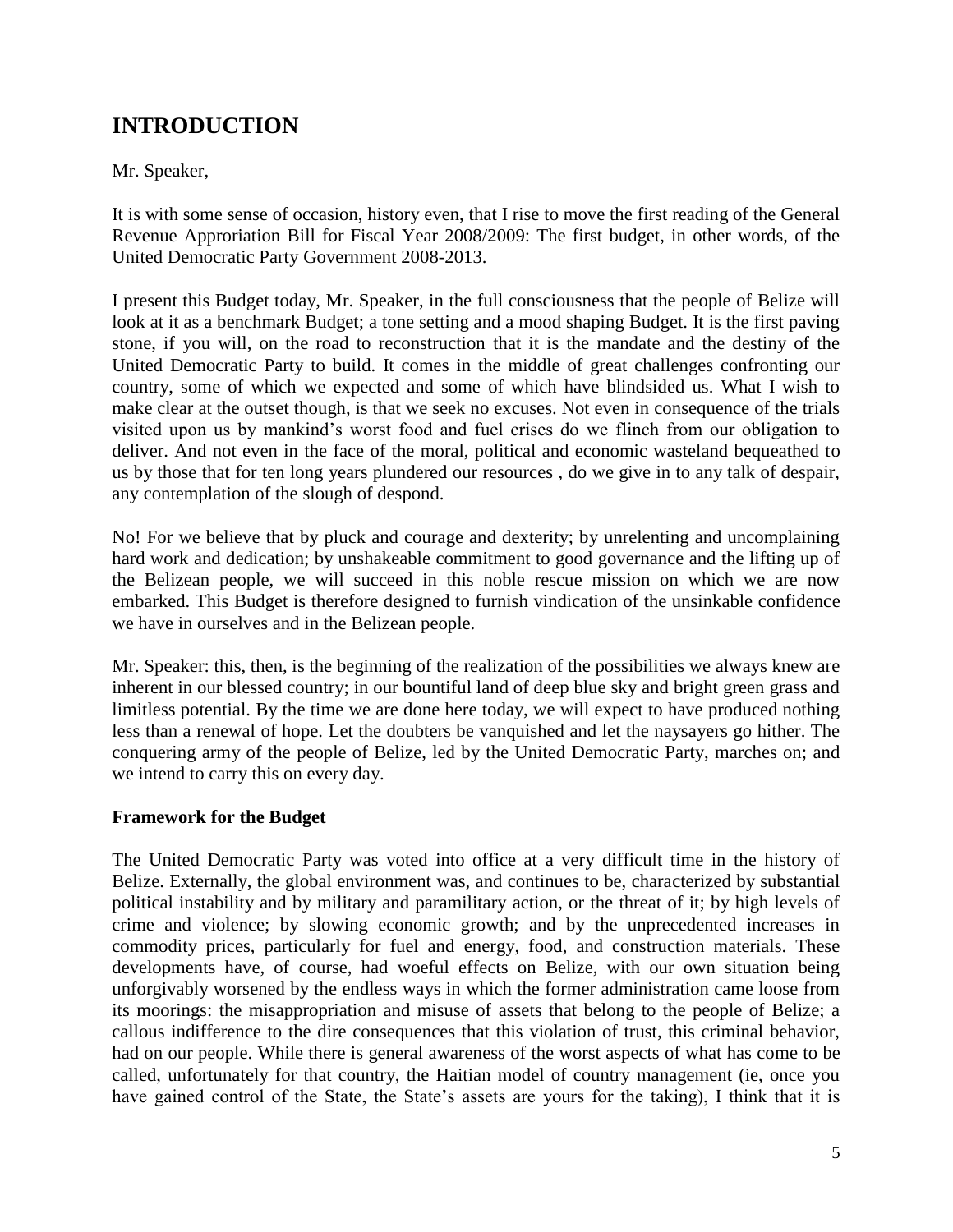important to highlight those particular items that continue to pose great difficulties for us as we move this country forward.

Of primary importance is the state of the public finances, and there are features of the present situation that must be rehearsed if only for the sake of the historical record.

Firstly, the public debt has never been higher, and the servicing of that debt became such an impossible burden that the former administration, and its perhaps just as guilty creditors, were forced into an involuntary restructuring to pay off the then existing levels of external commercial debt over the next twenty years. As a result, the country is now unable to access external commercial sources of finance, and some of our domestic firms, including financial institutions, have been experiencing difficulty maintaining external credit lines because of the confidence gap that the national default and restructuring caused. What compounds the entire sorry mess, is the fact that there is little visible benefit to show for the gargantuan amounts of money borrowed; and two of the public sector institutions involved in some of the associated transactions – the Development Finance Corporation and the Social Security Board, the first of which has, as we all know, suffered bankruptcy and liquidation – became the subject of enquiries forced on the last administration as a result of the scandals involved in their chain of sordid actions.

Secondly, economic growth has slowed dramatically in the last few years, clearly demonstrating the extent to which the country's earlier performance, the occasion for much self praise by the then Prime Minister and his Svengali, had in fact been propped up by the unsustainable borrowing. Any job creation was temporary, illusory. And we cannot borrow to build this house of cards again even if we wanted to (which we don't) because no one will lend us.

Thirdly, our ability to raise revenue and to collect taxes has been greatly constrained by special arrangements and dubious legal structures (including secret agreements) that have seen particularly rich business enterprises exempted from paying their fair share of taxes. Exhibit one is, of course, the BTL scenario which has caused the new government far too much time, energy and expense to try to set right.

Fourthly, the provision of a number of tax holidays and arrangements to guarantee particular rates of return in order to notionally stimulate private sector investment has turned out rather to be a device for the imposition of a double whammy on the public: even as the favored few have been allowed to deprive the people of much needed revenue, they have also raised their prices to consumers. Thus, a perfectly acceptable tool of private sector encouragement has been in too many cases mangled and distorted beyond recognition. The warped actions of those whose departure has accurately been termed the end of an error has thus produced a perfect storm of less revenue to government and higher prices to the consumer.

On the expenditure side, the situation is even more serious. Very large sums of money have been spent without much visible result in terms of developing the country. Substantial funds and public assets have been notoriously diverted to the benefit of specific individual and group cronies. Worse, agreements have been entered into which are forcing us to make payments that we had no idea that we would have had to meet: the latest in this area is an 8.8 million BZ\$ arbitration award for breach of contract in respect of the management of the Philip Goldson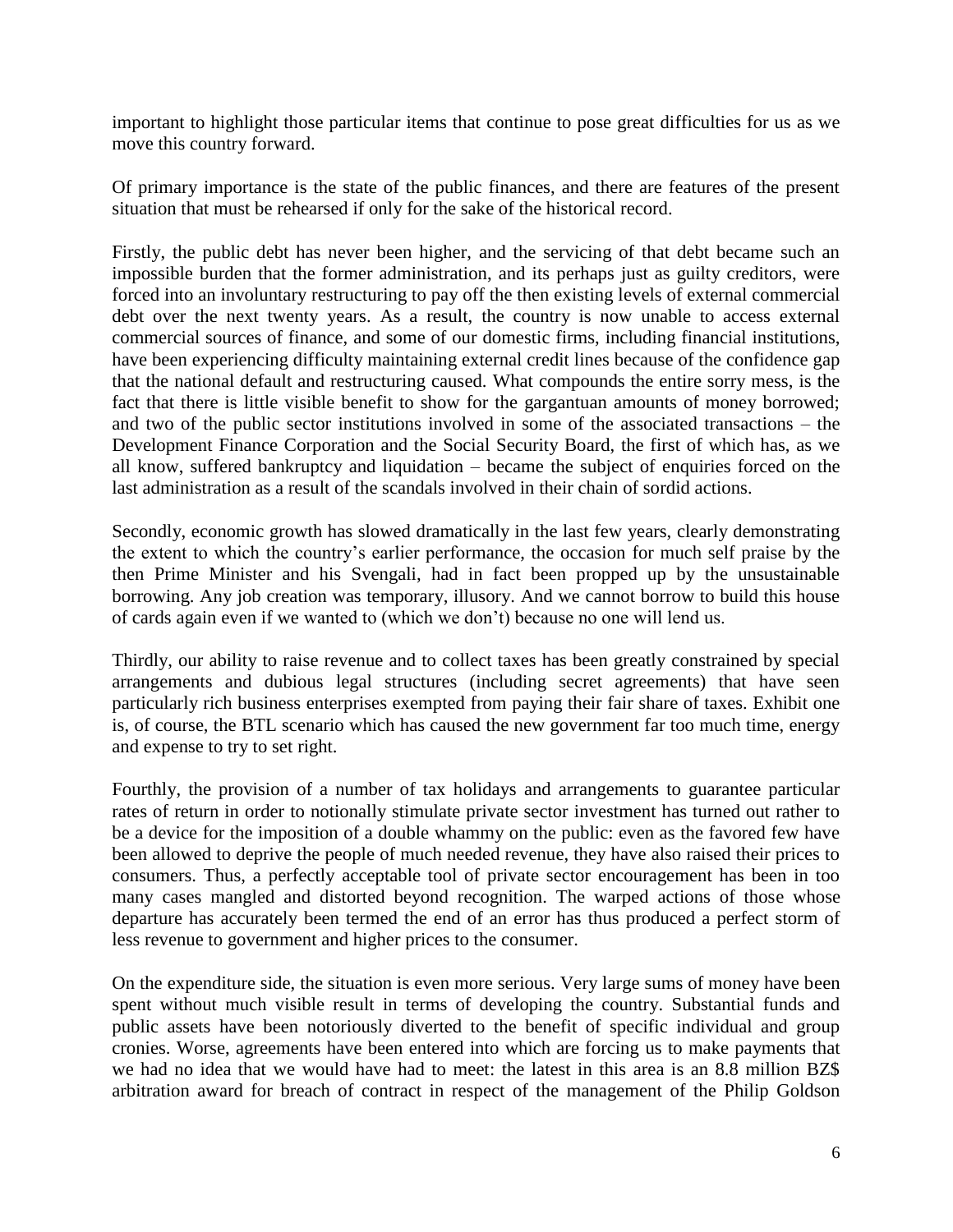International Airport. The housing programme, in which funds from the DFC and from Social Security, in addition to moneys borrowed from foreign banks all over the place, played such an important part, has been a disaster. And the waste, reckless spending and criminal diversion of funds continued with the misappropriation of the \$40 million gifted to the people of Belize by Venezuela and Taiwan.

At the heart of these developments, indeed encouraging or at least permitting these developments, have been the serious deficiencies in governance and management in the public sector in Belize. It is difficult not to come to the conclusion that these deficiencies were deliberately engineered in order to make it easier for those elected to manage the country's affairs in the interests of its entire population, to in fact mismanage, with a single-minded focus on enriching themselves and their associates at the expense of the rest of nation.

As a result of these things, and in order to straighten these things, we have put good governance, good management, transparency, accountability, and fiscal prudence at the forefront of our programme. We are setting about the creation of a new public affairs template, the better to help us realize our agenda of progress and development.

An important part of the governance improvement arrangements has to do with reducing the power of individual government members, and of the Government, and giving citizen groups greater ongoing say in the management of the country's affairs. As you are aware, we are proposing to limit the length of time an individual can serve as Prime Minister to three terms. We are proposing to remove the Government's majority in the Senate and at the same time to broaden the powers of the Senate in order to allow it to operate properly as a general oversight body, representing citizens' groups, over the Government. And we are proposing to provide for the recall of ministers and elected officials that violate their mandate and fail to live up to their commitment to the people.

An equally important part has to do with the provision of financial information on the public sector. With the assistance of our overseas development partners we are in the process of putting in place arrangements under which there will be regular and detailed reporting on our public finances management performance, so that anyone who is interested will be able to see how the resources collected by way of taxes and otherwise are being utilized. We have already moved on amendments to the Freedom of Information Act, by which we have outlawed secrecy in contracts and agreements entered into by the Government of Belize. This is the all important backdrop, the all embracing backdrop, against which we present this Budget today.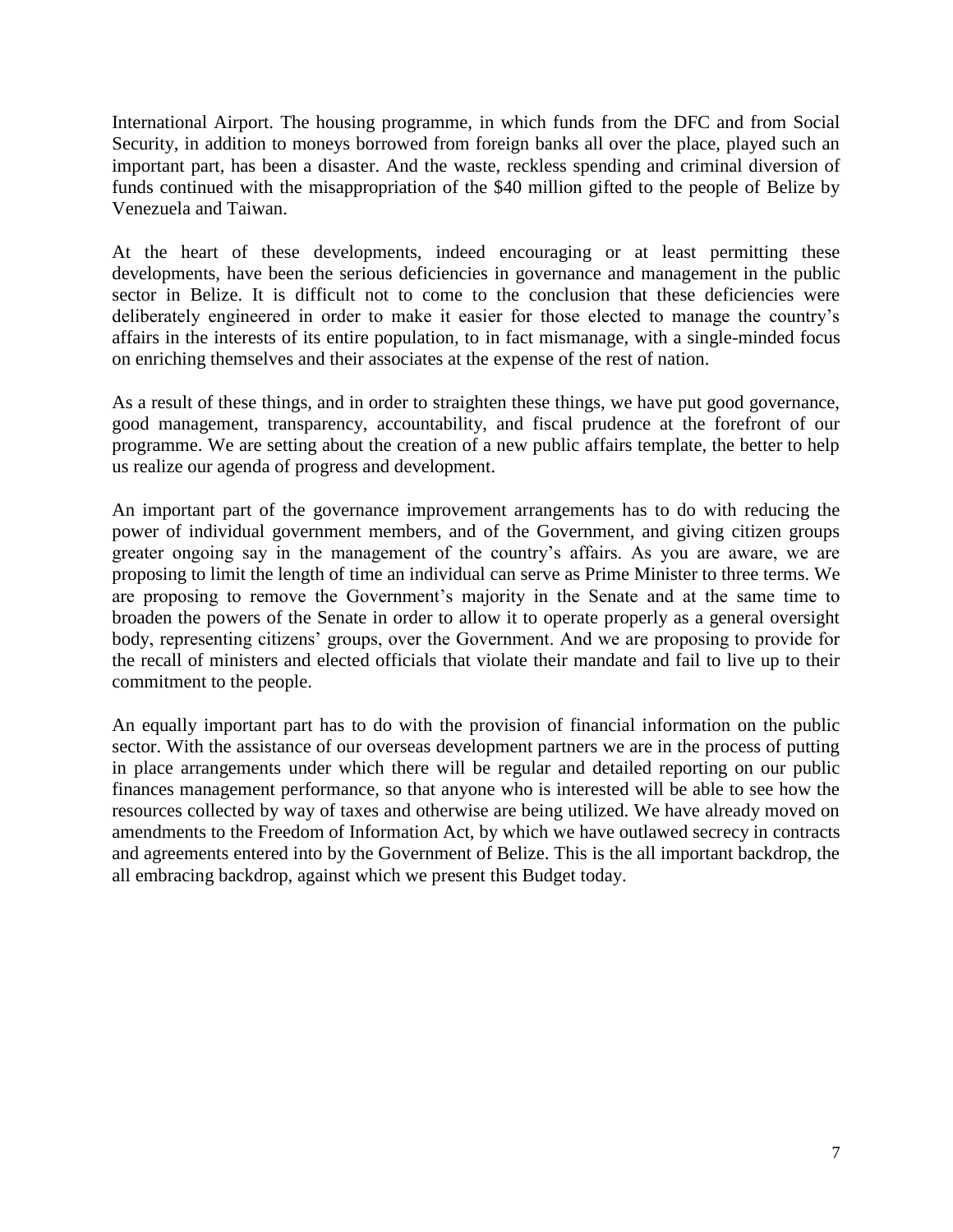# **RECENT ECONOMIC DEVELOPMENTS**

### **Global Economic Developments**

Mr. Speaker, the world economy is continuing to slow down in the wake of the meltdown of the US sub-prime mortgage market and the consequential housing downturn. In an effort to slow the decline, and shore up growth prospects, the US Federal Reserve has been aggressive in cutting interest rates and the European central banks have adopted similar policies. Notwithstanding these efforts, there has been a general weakening in the global economic outlook, as the fall-out from the mortgage crisis is exacerbated by rising inflation reflecting the skyrocketing of oil prices. Monetary authorities worldwide are therefore being forced to grapple with the challenge of devising a policy mix that will keep inflation in check while avoiding the development of a full-fledged economic recession. The indications are that growth in Europe will be much lower than in the previous year and the IMF is forecasting that the US economy will experience zero growth in 2008.

These developments are likely to have a negative impact on economic growth in Belize and other CARICOM and Central American countries this year, since these economies are heavily dependent on imports and external demand for goods and services, including tourism. Continued increases in international oil prices combined with a slowing of inflows from the tourism sector would make it extremely difficult for these economies to maintain stability in the balance of payments.

In the case of Belize, additional shocks from natural phenomena such as tropical storms or crop disease would further aggravate the fragile economic situation.

#### **Economic Developments in Belize – 2007**

In 2007, the last full year of the previous era, Belize experienced economic slowdown with real GDP growth falling to a mere 1.6% as compared to 5.3% in 2006. Output of papaya, sugarcane, banana, citrus, farmed shrimp, garments and electricity fell for a variety of reasons including weather, crop disease and the impending termination of trade preferences granted under the Caribbean Basin Initiative.

A substantial 34.1% increase in production of petroleum helped to offset this and the services sector also saw continued growth in free zone trade and telecommunications as well as a small increase in stay-over tourist visitors.

In the month of April 2007, the rate of unemployment stood at 8.5%. This subsequently rose to 12.1% in September partly due to the hurricane and the seasonal downturn in demand for labor.

Because of the decline in production of several key export commodities – papaya, sugarcane, banana, citrus, farmed shrimp, garments – domestic exports contracted by 7.6% and growth in total export receipts, which include CFZ trade and other re-exports, grew by only 0.3% compared to the 31.3% expansion in the previous year. Imports in the meantime grew by 4.9%,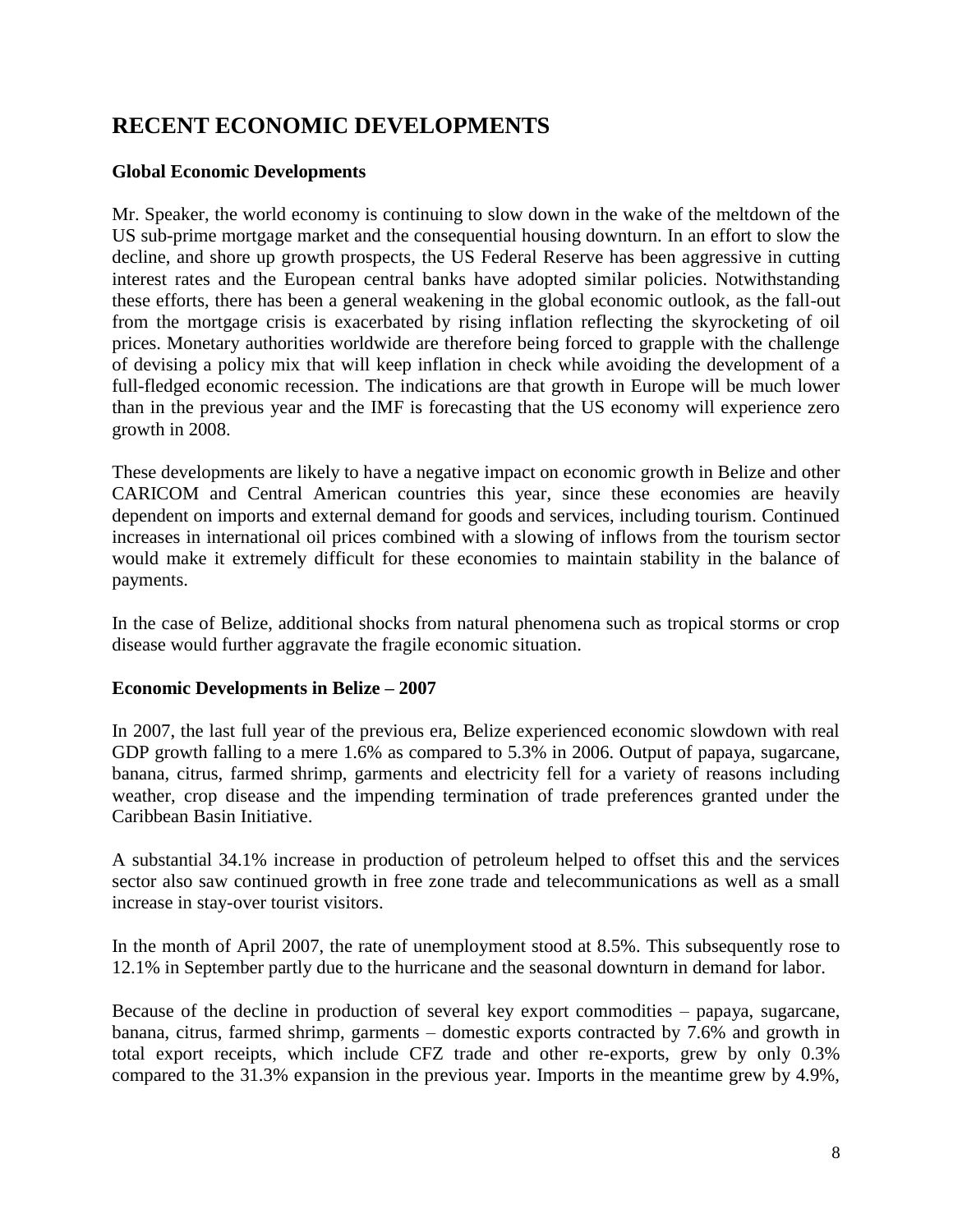resulting in a widening of the trade deficit and a more than doubling of the external current account deficit to 3.4% of GDP.

There was nevertheless a slight improvement in the international reserve position mainly due to foreign direct investment inflows for projects in tourism, aquaculture, real estate and electricity. The restructuring of the public sector's external debt earlier in the year also contributed to the improved reserve position by lowering, if only temporarily, both interest and principal payments. Consequently, at the end of the year the Central Bank's gross official international reserves increased to \$217.1mn which was sufficient to cover 2.3 months of merchandise imports.

In fact, the international reserve coverage was consistently below the benchmark of 3 months of imports since 2002 indicating to the previous authorities the need for sustained fiscal and monetary policy efforts to strengthen the balance of payments position. But, of course, there was relaxation, not to say abandonment, of fiscal policy near the end of 2007, with Government expenditure accelerating in the period prior to the general elections, as the People's United Party sought desperately to buy their way back into power. Monetary policy, though, was unchanged with commercial banks' cash and statutory reserve requirements being held to 10.0% and 23.0%, respectively, of average deposit liabilities.

Growth in money supply was strong during the year with boosts coming from a 14.4% expansion in net domestic credit as well as inflows from foreign direct investment, bilateral grants to the government and private remittances. Commercial bank excess liquidity fell slightly over 2007, while the weighted average interest rates on deposits and loans increased by 30 basis points and 10 basis points respectively.

#### **Economic Developments in Belize – 2008**

The hangover from 2007 is, of course, a reality with which we now have to deal. Consequently, in 2008, GDP growth is already being affected by lower output of sugarcane and papaya, the two crops most severely affected by last year's hurricane. The closure of the Williamson sewing factory, lower electricity output and a decrease in hotel and restaurant activities stemming from a sharp fall in cruise ship arrivals, are also taking their toll. The Statistical Institute of Belize estimates that GDP grew by only 0.6% in the first quarter. This marginal growth mainly reflects growth in the marine sector, distributive trade and petroleum extraction.

The Statistical Institute of Belize also reported that the domestic price level (as measured by the average annual increase in the Consumer Price Index) was up by 2.3% during 2007 with food prices increasing by 5.3%. Price hikes in imported food staples and fuel raised the Consumer Price Index to 4.7% over the twelve months to February 2008, an upward trend that is likely to continue and one that, as we have already acknowledged, will pose a grave challenge to both consumers and producers alike.

While exports, in the first quarter of 2008, were down by 1.1%, imports expanded by 19.5% driven by Commercial Free Zone activity and increased expenditure on a range of items including fuel, telecommunication equipment, construction materials, vehicles and electricity. This was exacerbated by a substantial outward movement of funds in the form of repatriation of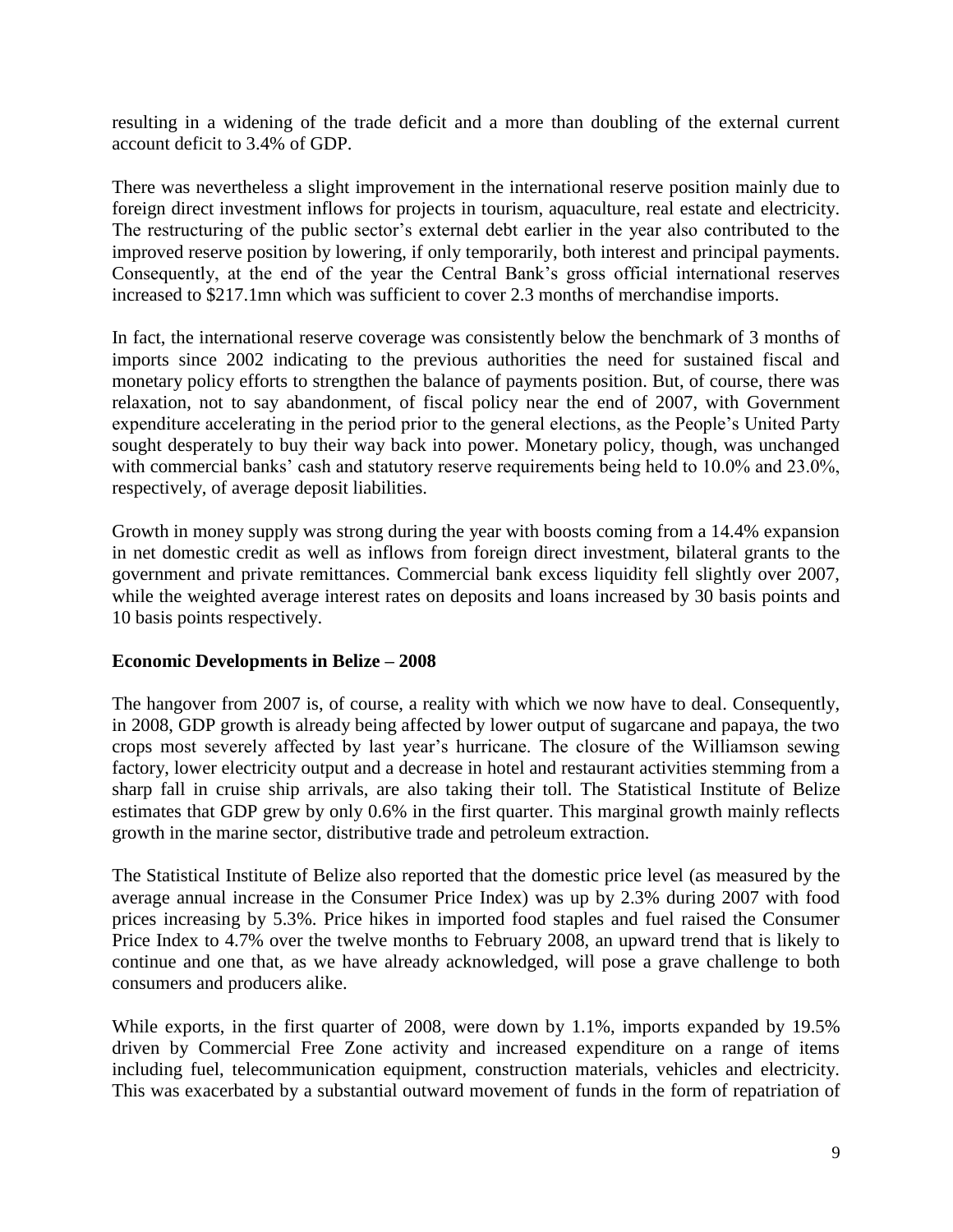profits by the Belize Bank to the tune of almost \$60 million. The quarterly current account of the balance of payments consequently shifted from a surplus of \$40.5mn in the comparable period of 2007 to a deficit of \$64.6mn this year.

The impact of last year's hurricane is being seen this year in the reduction in production of several major agricultural commodities.

Both the quantity and the quality of sugarcane have declined in the current crop year. Delivery of cane to the factory was down by almost 12% and sugar production shrank by 14.0%.

At 16.5mn pounds, papaya output between January and April of this year was almost 50.0% lower than in the comparable period of 2007. Meanwhile, citrus deliveries for the 2007/2008 crop year up to April has declined by a 7.0% decline, with decreases in orange and grapefruit deliveries of 8.0% and 4.5%, respectively. Juice production, has declined by 6.0%.

In contrast, banana producers increased both production and exports. Banana export volume rose by 74.0% to 27,194 metric tons while earnings were up by 92.2% to \$23.5mn in the first four months of 2008 as compared with the same period last year. Exports of petroleum also increased – by 11.0% with earnings increasing by 108.0%. These increases didn't fully compensate for declines in other export commodities, however, and the trade deficit consequently has increased by 62.8% (\$89.2mn) relative to same period of 2007.

In part due to the economic slowdown in the US and competition from other destinations, there has also been decline in the number of stay-over visitors (2.1%) and cruise ship arrivals (19.0%) with total visitor arrivals amounting to 344,801 between January and April 2008 as compared to 405,337 for the same period last year.

Notwithstanding the difficulties in some sectors and bearing in mind the fact that the extent of flood damage to the citrus industry is not yet known, the Central Bank's baseline forecast points to a slight economic acceleration with GDP expected to grow between 2.0% and 2.5% this year largely because of an expected increase in petroleum extraction and higher output from banana and aquaculture projects.

These forecasts may turn out to be even more improved if the Fifth Freedom arrangements with Mexico produce the tourism spillover with the air links we will be establishing with Cancun, Merida, Chetumal and Mexico City. Also, the just negotiated petroleum surcharges will also yield higher GDP growth, but more on this later.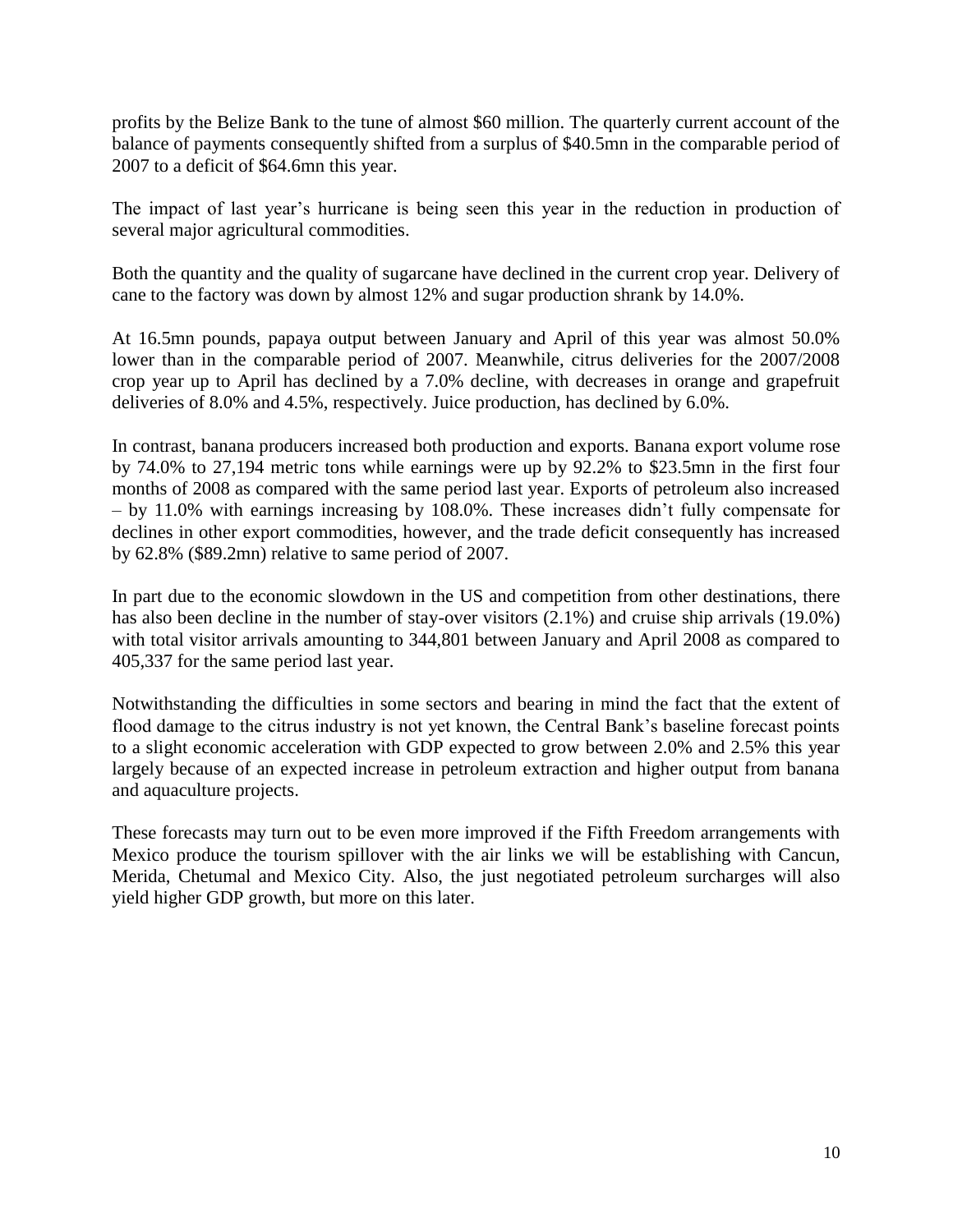# **BUDGET PERFORMANCE IN FISCAL YEAR 2007/2008**

#### **Preliminary Outturn**

The Budget for 2007/2008 had two objectives forced by the external agencies on the last administration in an effort to curb their profligacy and fiscal indiscipline.

The authorities were told that they needed to achieve a strong Primary Surplus and a small Overall deficit, both necessary for fiscal and debt sustainability into the medium term. The targets set for the Primary Balance and the Overall Deficit were 3.25% of GDP and negative 0.97% of GDP respectively.

| <b>Summary of Approved Budget and</b>         |                  |           |  |  |  |
|-----------------------------------------------|------------------|-----------|--|--|--|
| Preliminary Outturn for FY 2007/2008 - BZ\$mn |                  |           |  |  |  |
|                                               | <b>Approved</b>  | Projected |  |  |  |
|                                               | <b>Estimates</b> | Outturn   |  |  |  |
| <b>Total Revenue and Grants</b>               | 678.5            | 720.0     |  |  |  |
| <b>Total Expenditure</b>                      | 703.2            | 735.3     |  |  |  |
| <b>Primary Surplus</b>                        | 83.2             | 98.1      |  |  |  |
| <b>Overall Deficit</b>                        | (24.7)           | (15.3)    |  |  |  |
| Amortization                                  | 61.7             | 61.7      |  |  |  |
| <b>Financing Requirement</b>                  | $-36.9$          | $-46.4$   |  |  |  |
| Overall Deficit as a % of GDP                 | $-0.97%$         | $-0.63%$  |  |  |  |
| Primary Surplus as a % of GDP                 | 3.25%            | 4.04%     |  |  |  |
| GDP (in BZ \$billions)                        | 2.558            | 2.428     |  |  |  |

The Preliminary Outturn for the fiscal year shows that both targets were met. The Primary Surplus of \$98.1 million amounted to 4.04% of GDP while the Overall Deficit of \$15.3 million was measured at negative 0.63% of GDP. Amortization payments of \$61.7 million were covered from concessional borrowings.

#### **Revenue Performance**

Total Revenue is estimated at 694.7 million or some \$33.7 million above the budgeted figure of \$661.0 million. This increase over the budgeted figure takes into account strong growth of some taxes and significant declines in others.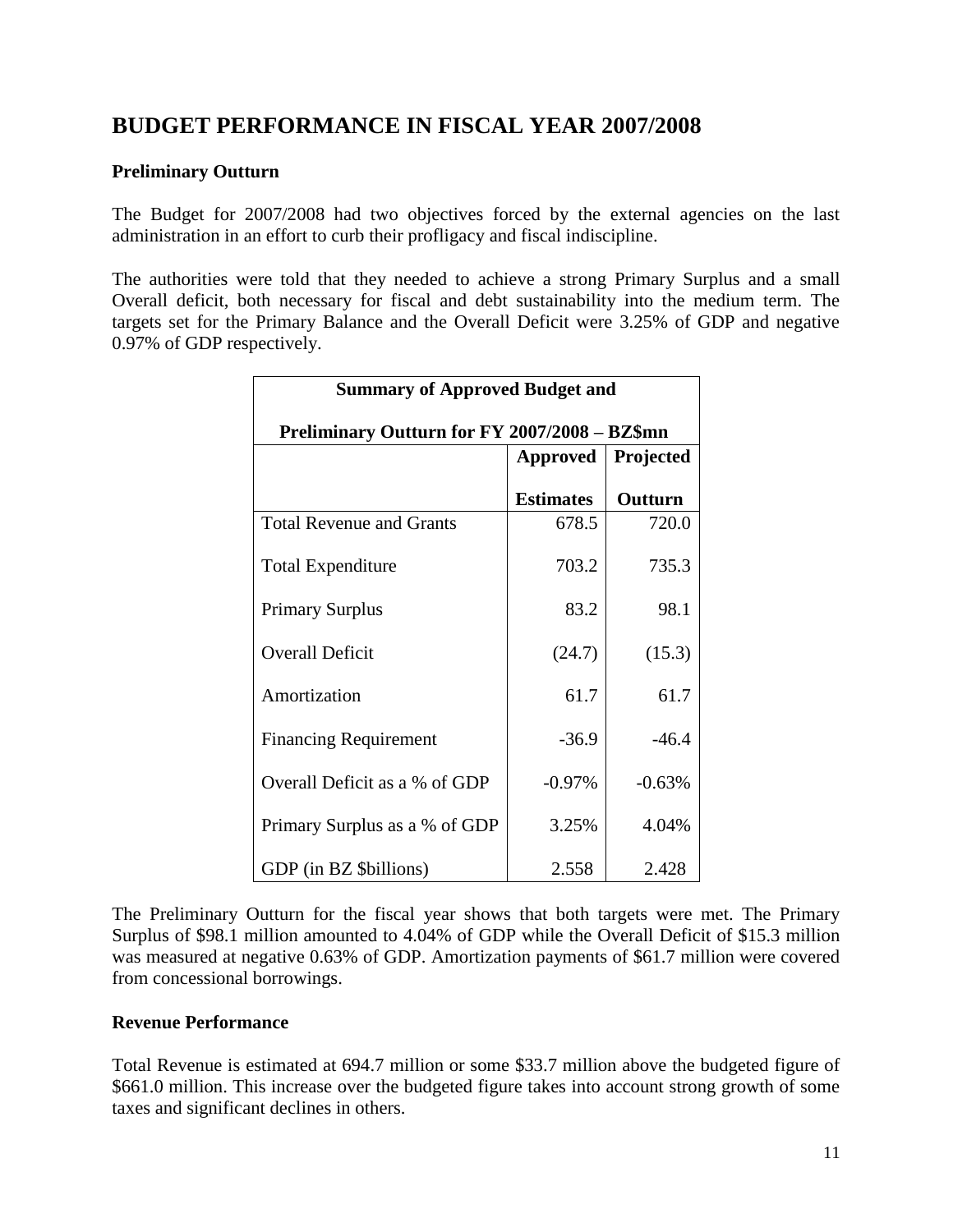| Summary of Revenue Collections 2007/2008 - \$BZ mn |                  |           |  |  |
|----------------------------------------------------|------------------|-----------|--|--|
|                                                    | <b>Approved</b>  | Projected |  |  |
|                                                    | <b>Estimates</b> | Outturn   |  |  |
| <b>Total Revenue and Grants</b>                    | 678.5            | 720.0     |  |  |
| <b>Recurrent Revenue</b>                           | 650.9            | 664.6     |  |  |
| Tax Revenue:                                       | 593.9            | 591.7     |  |  |
| Income and Profits                                 | 170.3            | 180.1     |  |  |
| <b>Taxes on Property</b>                           | 5.6              | 6.5       |  |  |
| <b>Taxes on International</b>                      |                  |           |  |  |
| Trade & Transactions                               | 180.1            | 169.0     |  |  |
| Taxes on Goods & Services                          | 237.9            | 236.1     |  |  |
| Non-Tax Revenue:                                   | 57.0             | 72.9      |  |  |
| Property Income                                    | 7.7              | 12.4      |  |  |
| Licenses                                           | 10.4             | 13.2      |  |  |
| Other                                              | 38.9             | 47.3      |  |  |
| Capital Revenue                                    | 10.1             | 30.1      |  |  |
| Grants                                             | 17.5             | 25.3      |  |  |

Income and Business Tax and Royalties both increased, reflecting increased collections from domestic oil production. Income Tax collected on domestic oil production amounted to \$25.0 million while Royalty Receipts amounted to \$15.0 million. Capital Revenue also increased by \$20 million largely as a result of the controversial sale of land at North Ambergris Caye, which initially, included portions of the Bacalar Chico World Heritage Site.

On the other hand, Taxes on International Trade recorded a sharp decline as the Government, especially after the change in February of this year, rolled back Revenue Replacement Duties to cushion some of the impact of increasing world oil prices. Collections from Revenue Replacement Duty amounted to \$49.4 million compared with a budgeted sum of \$61.4 million. In order to make concrete the extent of the RRD given up, it is necessary to point that without that RRD foregone, gas prices at the pump would now be \$15 or \$16 per gallon.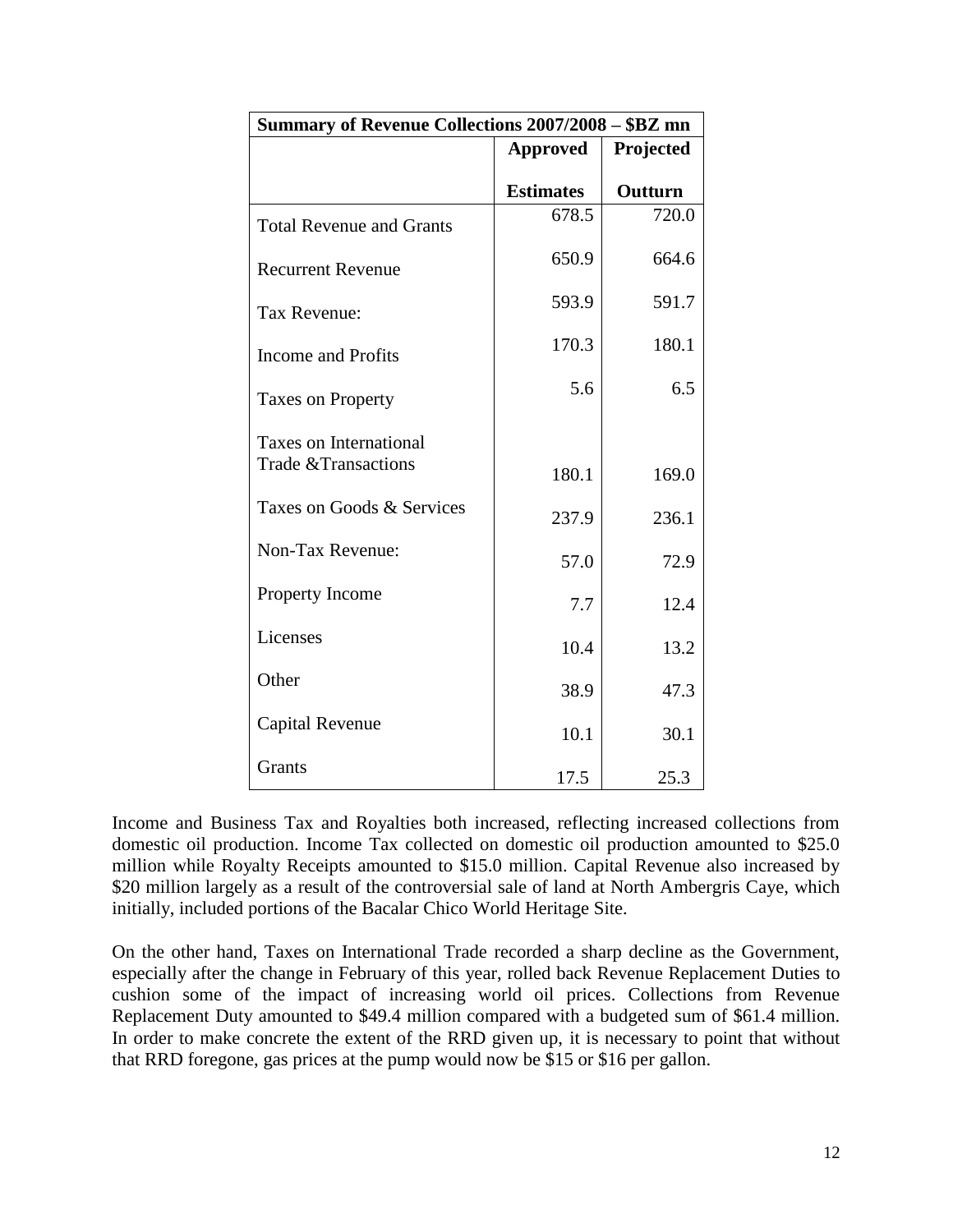The General Sales Tax performed as budgeted yielding some \$174.5 million or some \$2.0 million above budget.

Capital Revenue for the year amounted to \$30.1 million mainly reflecting proceeds from the sale of the 3,000 acres of land in North Ambergris Caye for \$12.0 million, other land sales aggregating to \$10.0 million and the sale of the Libertad Factory and lands which, even at its undervalue in order to favor a friend of the last administration, brought in a further \$3.0 million dollars.

Grants amounted to \$25.3 million of which some \$18.0 million originated from the Government of Venezuela under the Housing Assistance Program. As we all too sadly know by now, that figure was \$20 million greater but that last amount was illegally diverted by the then government.

| Summary of Expenditure 2007/2008 - \$BZ mn |                  |           |
|--------------------------------------------|------------------|-----------|
|                                            | <b>Approved</b>  | Projected |
|                                            | <b>Estimates</b> | Outturn   |
| <b>Total Expenditure</b>                   | 703.2            | 735.3     |
| <b>Recurrent Expenditure</b>               | 585.2            | 598.3     |
| <b>Personal Emoluments</b>                 | 235.3            | 234.0     |
| Debt Service                               | 107.9            | 113.4     |
| Pensions                                   | 39.0             | 42.3      |
| Goods and Services                         | 203.0            | 208.7     |
| <b>Capital Expenditure</b>                 | 118.0            | 137.0     |
| Capital II Expenditure                     | 50.0             | 71.8      |
| Capital III Expenditure                    | 64.8             | 62.1      |
| Capital Transfer & Net                     |                  |           |
| Lending                                    | 3.2              | 3.2       |
| <b>Amortization</b>                        | 61.7             | 61.7      |

## **Expenditure Performance**

The preliminary outturn for Total Expenditure is \$\$735.3 million, comprised of \$598.3 million in Recurrent Expenditure, \$71.8 in Local Capital Expenditure and \$65.2 million in Capital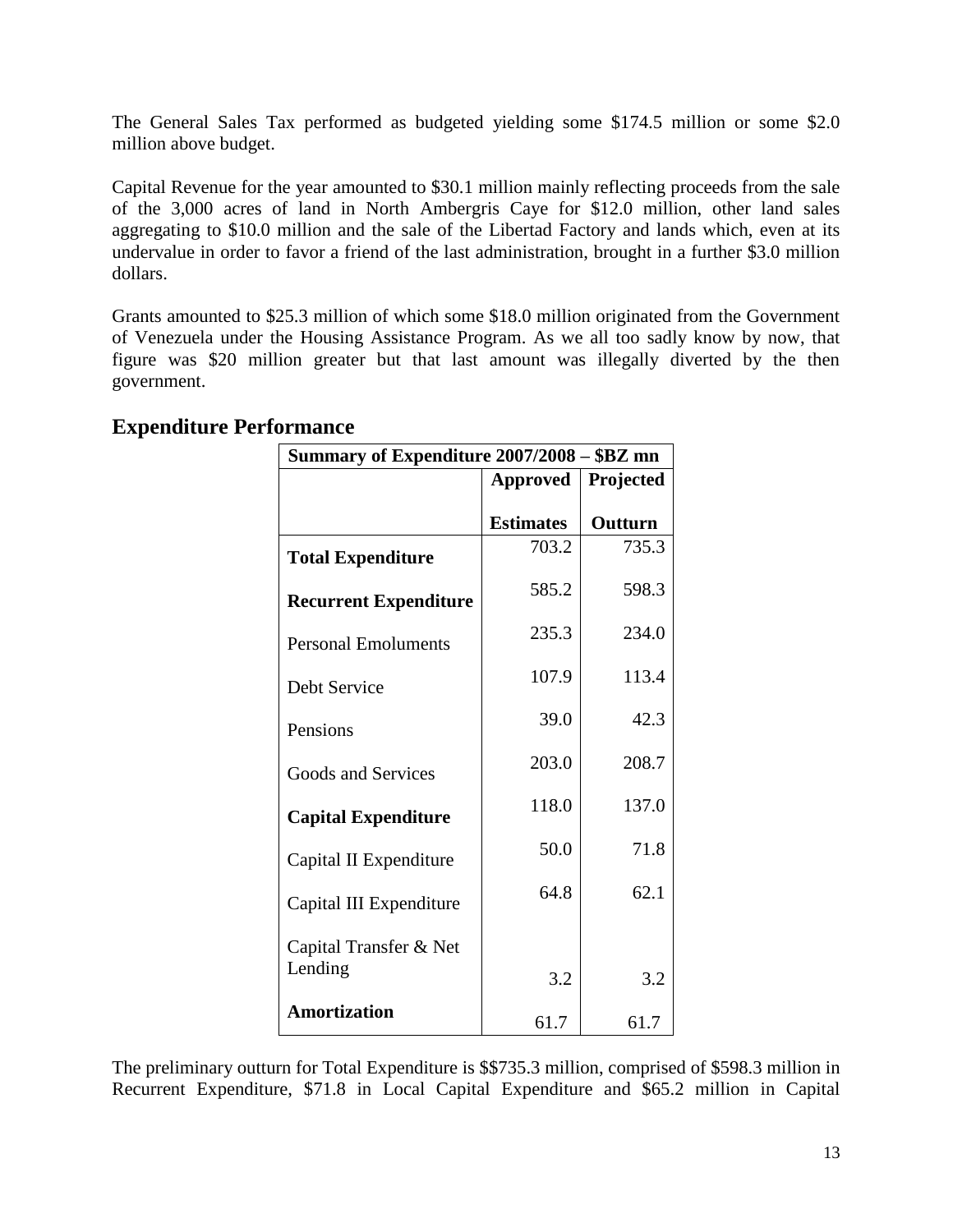Expenditure financed from external sources. In addition, the Government also paid out \$61.7 million to amortize its debt, which, following established international practices, is recorded as financing item.

Within the recurrent budget, \$233.9 million was spent on salaries and wages, slightly under the budgeted allocation of \$235.3 for this main component.

Pensions and Gratuity Payments accounted for \$42.3 million while Goods and Services amounted to \$208.7 million. This latter figure reflected increased outlays for fuel, utilities, grant aided schools and the University of Belize.

Also included in the recurrent expenditure, is some \$113.4 million in interest payments, of which some \$48.0 million was for payment of interest on the "Super Bond".

Local capital expenditure of \$71.7 million was well above the budgeted figure of \$49.9 million for the fiscal year. This was due to substantial un-programmed expenditure for health facilities, textbooks, and streets and drains, in the run up to the February 2008 general elections.

While the Capital III [externally financed] budget shows that expenditure at \$62.0 million was just within the approved budget of \$64.8 million, the actual composition of the expenditure was very different than originally programmed. Many of the projects that were slated for implementation, in the areas of rural development and agricultural support, were set aside or slow in starting. On the other hand, there was the new Housing Assistance Program funded by a grant from the Government Venezuela under which some \$18.0 million was spent in the six weeks immediately before the elections and without the approval of the National Assembly as required by the Finance and Audit (Reform) Act.

When total expenditure is applied against total revenue and grants, an overall deficit of \$15.3 million emerges for the last fiscal year. To this amount, we must add the figure of \$61.7 million in amortization payments to arrive at the total financing gap of \$77.0 million for the fiscal year.

This gap was filled with the following inflows:

A Drawdown of US\$15.0 million from the IDB Policy Based Loan;

A Drawdown US\$12.5 million from the CDB Policy Based Loan;

A Drawdown of US\$4.5 million from the ROC for Hurricane Relief; and

Other smaller loan disbursements of approximately US\$6.5 million.

### **The Public Debt**

At the end of April, 2008, the outstanding Public Sector **and** Publicly Guaranteed Debt stood at \$2,249 million, up marginally from \$2,240 million in the twelve months before.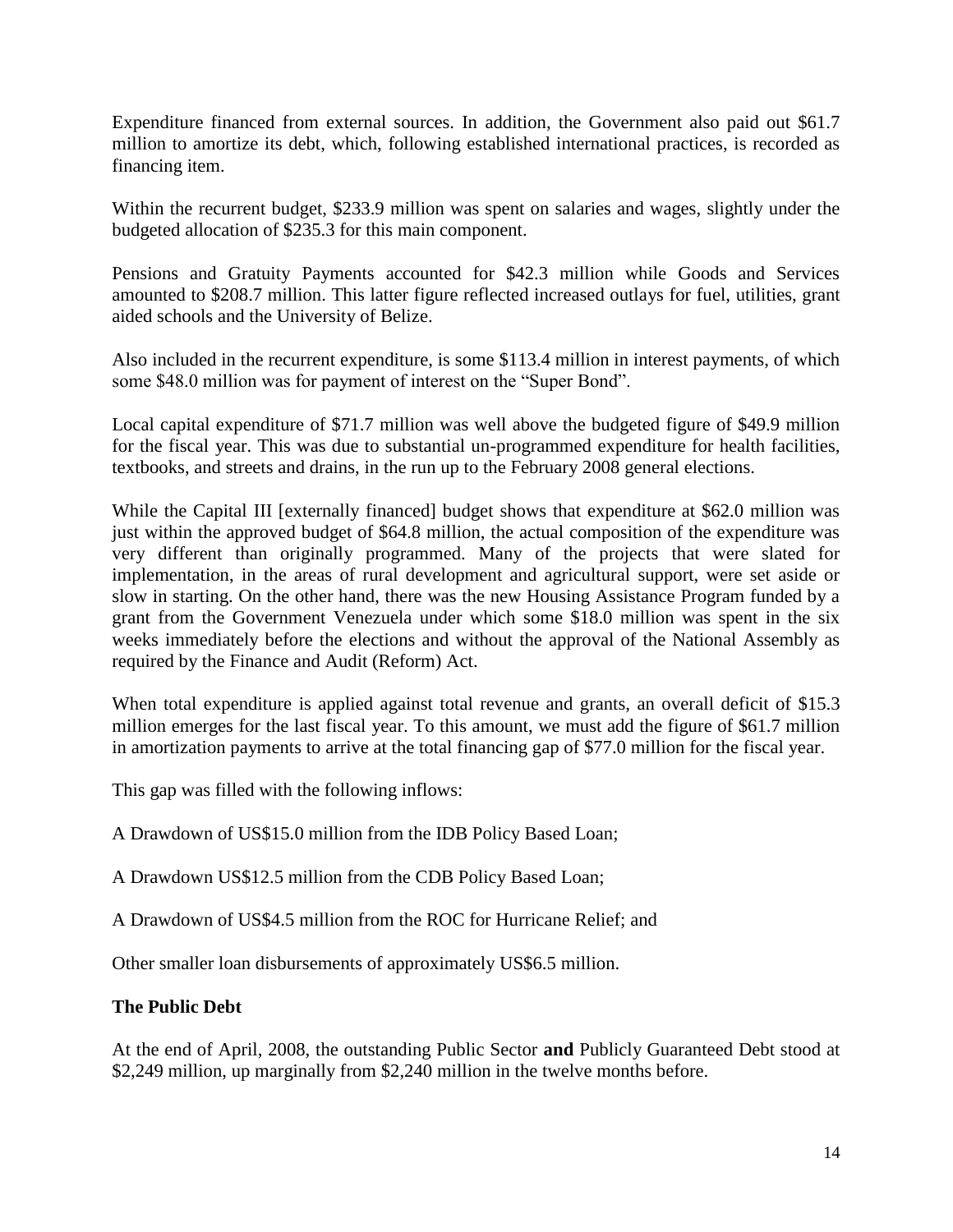The Public Sector Debt itself was \$2,135 million made up of \$1,822 in External Debt and \$312.8 million in Domestic Debt, while the Publicly Guaranteed Debt amounted to \$95.2 million, mostly in respect of privatized enterprises.

The Public Sector Debt was comprised of bonds (58.8%), multilateral loans (23.6%), bilateral loans (17.0%) and commercial loans (0./6%). To service this debt, the Government paid out \$113.4 million in interest costs, and a further \$61.7 million in amortization payments during the fiscal year.

The largest single external obligation of the Government of Belize is the New Bonds (or the so called "Super Bond") which was the result of the forced debt restructuring exercise completed in February 2007. This bond amounts to US\$546.8 million representing slightly over 98% of the outstanding commercial debt and carries a step-up interest rate ranging between 4.25 % and 8.50% and is to be amortized over a ten year period commencing August 2019. As a result of the impossibility of new commercial borrowings, for the first time in many years Government had to service its debt without, in fact, resorting to new commercial borrowings.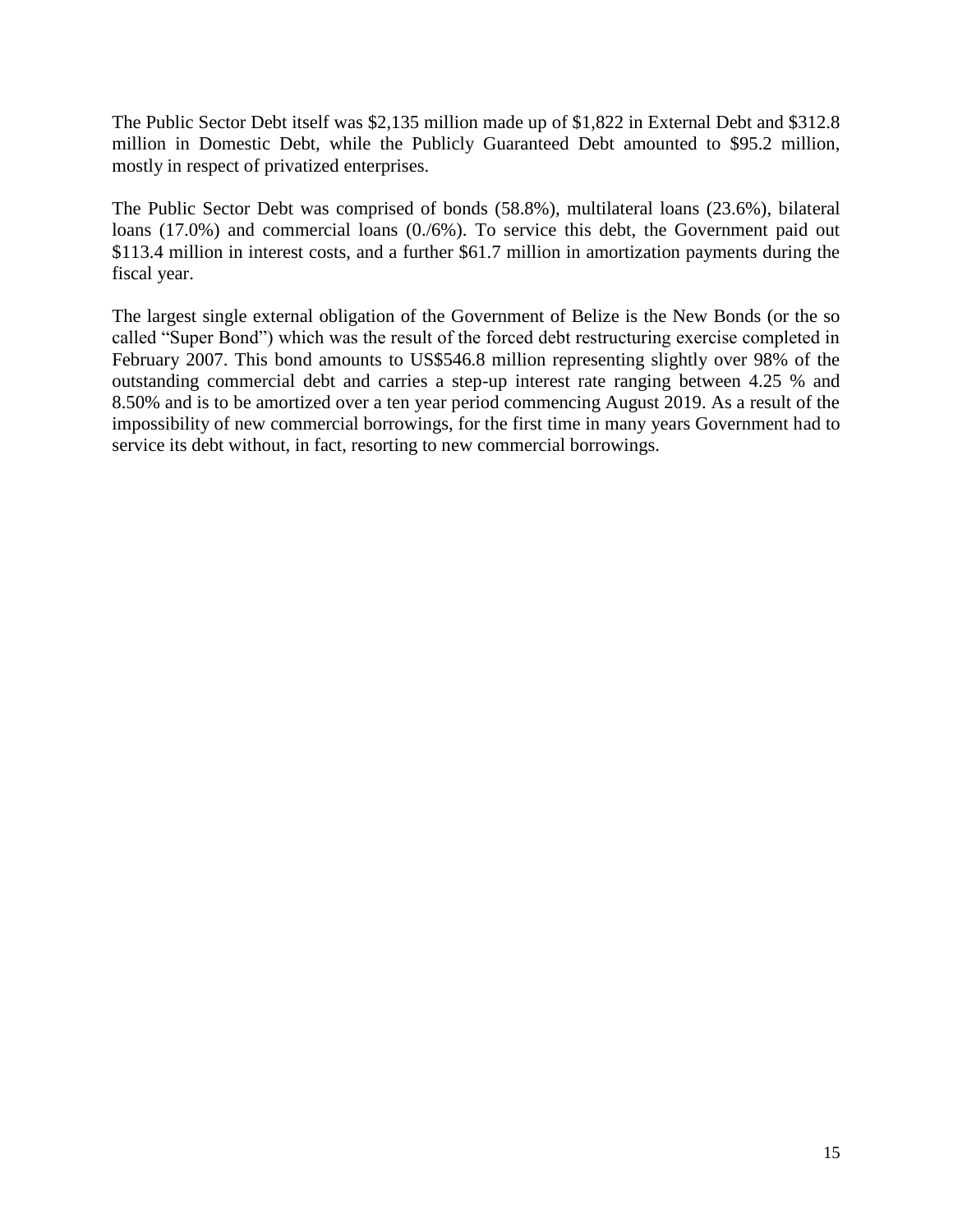# **BUDGET PROPOSALS FOR FISCAL YEAR 2008/2009**

The new government assumed office just seven weeks before the end of the 2007/2008 Fiscal Year. Given the short time before the end of the financial year on March 31, 2008, Government took an early decision not to rush the budget process in order to pass a new Appropriation Act before the end of the financial year. We opted instead to use a provision in the Finance and Audit (Reform) Act, through which the Minister of Finance may, by warrant and subject to certain limitations, authorize the withdrawal of moneys from the Consolidated Revenue Fund for a period of up to four months from the beginning of the new financial year, to carry on the services of Government. The new budget, when approved, would make provision for the entire fiscal year, thereby providing retroactive approval to cover amounts spent during the four month period of April to July 2008.

This strategy allowed the new Government to settle into office, to take stock of the state of the public finances, and to consult with a broad cross section of the population on the focus and form of a new budget that is as responsive to the needs of the citizenry as ingenuity, creativity and the limits of the possible will allow.

#### **National Consultations on the Budget for FY 2008/2009**

Mr. Speaker, when we began this budget process, we were determined to do things differently. In keeping with our commitment to make the policy and planning processes open and transparent, we sought to engage in a process of national consultations during which a technical team met with a wide range of persons and groups. Because we want government policy to be relevant and effective in meeting the needs of the people, the team met with the private sector, labour unions, women's organizations, environmental organizations, agricultural producers, fishermen's cooperatives, rural communities and the tourism industry. The range of groups consulted was somewhat limited because of the short time frame within which we had to complete the process, but we are committed to keeping the consultation process moving and expanding.

As I said at the Symposium of June 11, this consultative process is an important part of the good governance framework because it promotes inclusiveness and participation and contributes positively to the environment for debate on public policy issues.

A report of the consultations – which included a Symposium on June 11 – has been placed on the Government of Belize website to facilitate broad access to the information and to stimulate further discussions.

As you would see in that report, the discussions focused on budget issues, but also included matters of wider economic policy as well as sectoral issues. Furthermore, because the consultations took place early in the budget preparation process – not at the end of the process as was done in the past –the outcome of the consultations was able to influence the content of the budget. Therefore, Mr. Speaker, many of the issues raised in the budget consultations had in any event been engaging the attention of the new government and several key recommendations proposed by stakeholders have been all too willingly taken on board.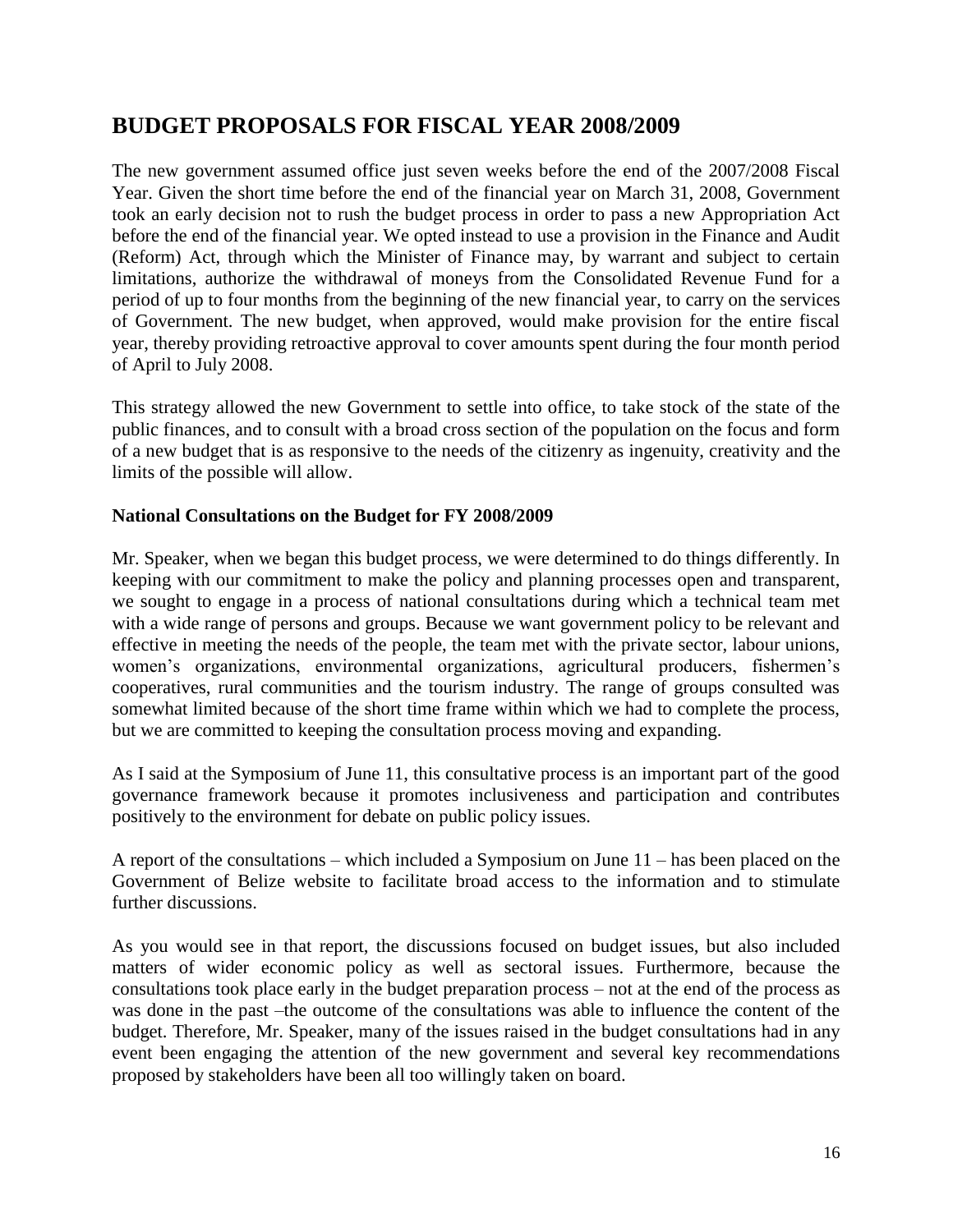Some of the issues included:

The importance of promoting the development of micro, small and medium enterprises to create jobs and generate sustainable economic growth;

The urgency of implementing mechanisms for addressing the impact of rising food and fuel prices, particularly on the poor and the vulnerable;

The importance of promoting agriculture through repair and maintenance of roads, reducing the cost of agricultural inputs and providing additional resources to provide more and better extension services by the Ministry of Agriculture;

The requirement of extra resources to promote rural development, including resources for education, health, village road, potable water etc;

The glaring gap of a proper Solid Waste Management System, given the importance of the environment to our economy;

The need to keep the tax system under review to continue the process of reform towards greater equity;

The expectation that, under this new administration, the process of strengthening the management of public finances will accelerate with penalties for deliberate breaches of the fiduciary duties owed the Belizean public by both ministers and public officers.

The absolute need for better planning and implementation of government programmes, especially programmes that are to benefit vulnerable groups such as single mothers and young people, so that positive results are realized and in a cost effective manner.

Mr. Speaker, many of these issues require medium to long term policy responses; but some issues are so immediate and so critical that the need to define right away short term solutions could not be postponed. It is in this context, notwithstanding the objective constraints, that we have fashioned this Budget.

#### **Underlying priorities for the budget**

1. Human resource development

Mr. Speaker, Government has prepared this budget to reflect three fundamental objectives: to restore fiscal sanity, moral well-being, and honesty in administering the business of government; to take the development agenda forward, investing especially in education, health, infrastructure, agriculture and tourism; and to look after poor people. We pledged in our election manifesto a few months ago to immediately address the state of the education. We want to create an education system that is capable of providing "Education for Self", Education for Strength" and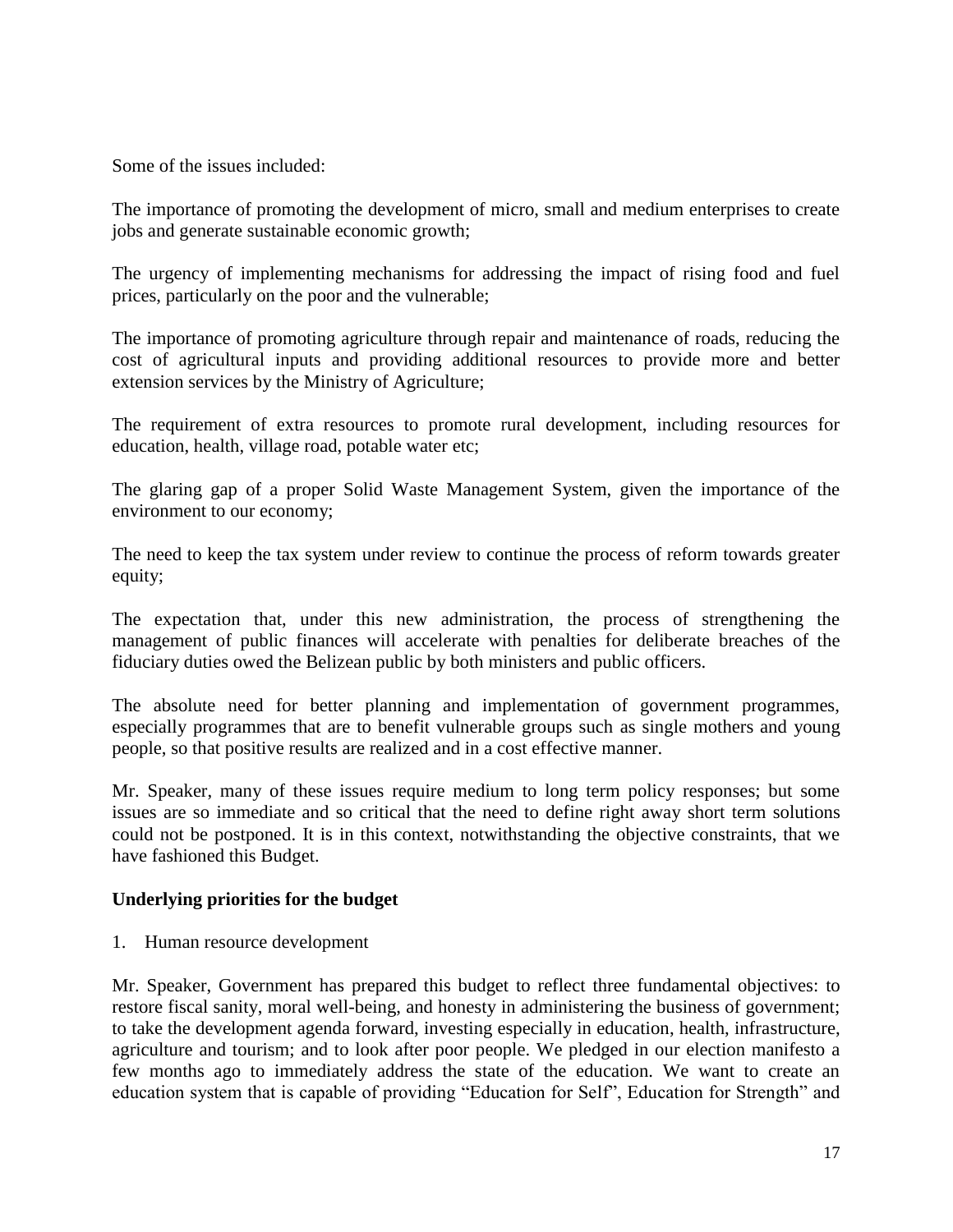Education for Life." This means providing resources at all levels of the education system – from pre-school to university – to improve both quality of and access to education. We are beginning to do that in this budget by way of myriad increases in education allocations as I will detail later on.

We are also giving high priority to health, which is the "foundation of a productive and successful society". In this first budget, we are completing the Health Sector Reform Project. Of even greater personal impact and in a historic first for the country, we are removing GST from a broad range of medicines, and exempting medical services from GST. We are also assuming the full cost of NHI to the extent that it has been rolled out so far – the Social Security Board will not any longer be meeting any of those costs.

### 2. Poverty reduction

This government believes that sustained reduction in poverty comes from creating and providing equitable access to opportunities – opportunities for education, healthy living, entrepreneurship and business development, home ownership and community participation.

We are committed to creating an environment in which micro and small enterprises can grow beside the larger enterprises by moving to facilitate access to affordable financing. We will promote land/home ownership for low income persons, skills training and child care services for single mothers and reduce taxes on a number of basic food items. We will target the rural communities for special programmes to upgrade social and economic infrastructure. These programs will begin now with this budget.

### 3. Food security

Food security and agricultural development go hand in hand. Almost half of our population lives in the rural area and more than 40% of the labour force works in the agriculture sector. We believe that the current food price crisis presents not just the challenge that we've all so dolefully been suffering through, but an opportunity for Belize to increase food production to supply the local market at lower prices than the imports. This is also time to seize the day and expand food exports to create new wealth in our long-suffering rural communities. Of course, this requires solid support from government. Therefore, in this budget we are seeking to assist the agriculture sector to reduce the cost of operational inputs and capital investment.

### 4. Public safety

Strengthening citizen security is a key priority of this budget. We believe that this can be achieved, but it requires a multi-sectoral approach. We will strengthen the Police Department by providing more human, financial and technical resources to fight crime. However, we will also seek to strengthen our social fabric to combat the causes of crime. This means working with youth at risk to counter gang violence by providing viable alternatives, work on which has already started via the re-chartered CYDP, and promoting and enabling family life and building a strong economy that creates jobs.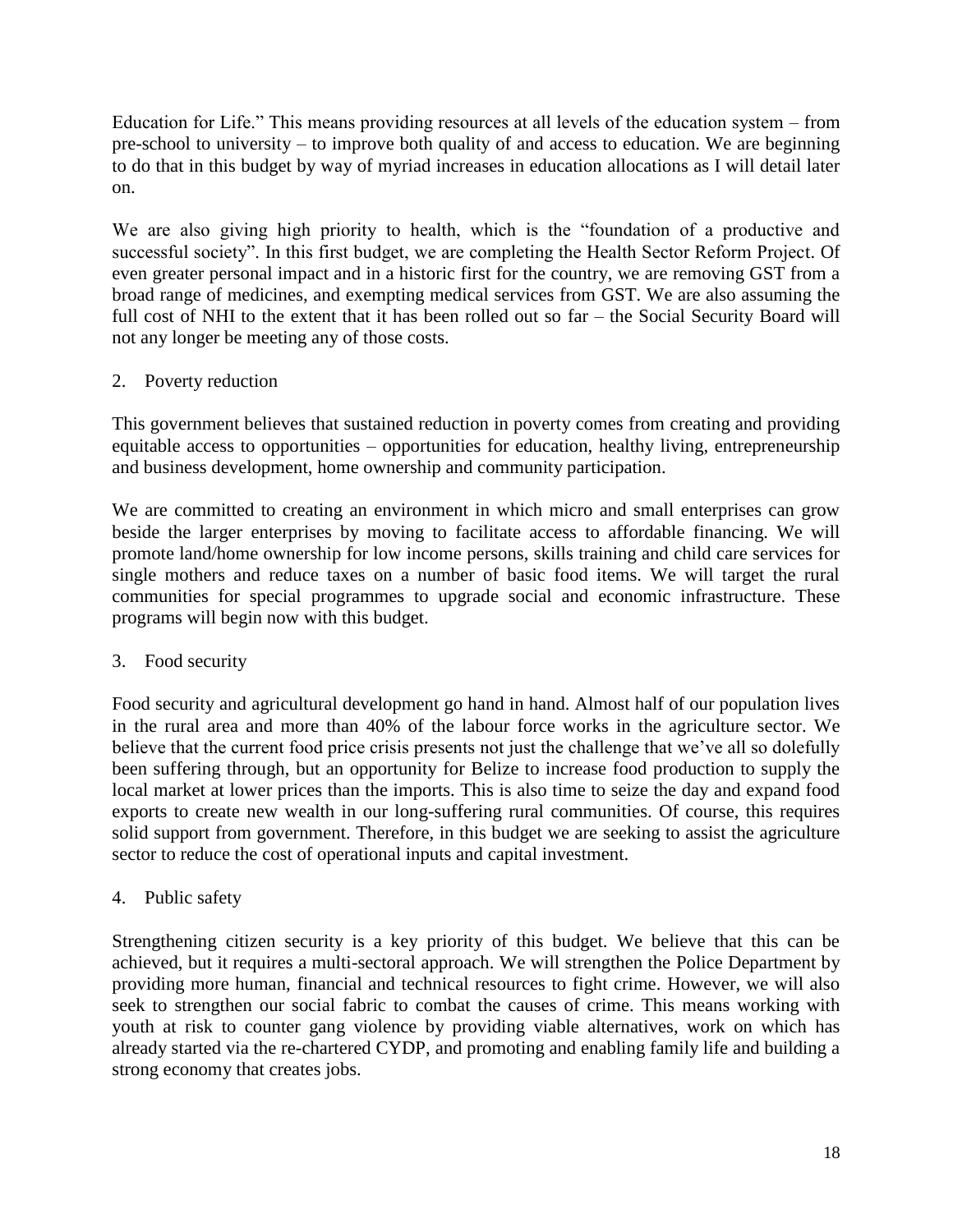#### 5. Environment

Belize derives its economic sustenance from our environment. Proper management and sustainable use of our environment is therefore critical to long term economic growth. The government will strengthen framework and processes for environmental management including enforcement of environmental compliance.

In particular, great priority is given to solid waste management and efforts are being made to fast track development of a national solid waste management plan.

6. Economic and social stability

Economic and social stability go to the heart sustainable development. This government believes that prudent fiscal and monetary policies, attended by strong governance and accountability processes are key elements of economic and social stability. We are therefore committed irrevocably, to a new order in public affairs, to proper economic management and good, honest, accountable governance.

This means promoting laws and administrative procedures that strengthen public financial management. It means encouraging and facilitating public participation in policy discussions and creating a framework in which persons feel free to contribute to such discussions.

| Summary of Draft Estimates for 2008/2009 and<br>Expected Outturn for FY 2007/2008 - \$BZ mn |          |          |  |  |  |  |  |
|---------------------------------------------------------------------------------------------|----------|----------|--|--|--|--|--|
| <b>Projected Outturn   Draft Estimates</b><br>2008/2009<br>2007/2008                        |          |          |  |  |  |  |  |
| <b>Total Revenue and Grants</b>                                                             | 720.0    | 816.9    |  |  |  |  |  |
| <b>Total Expenditure</b>                                                                    | 735.3    | 824.8    |  |  |  |  |  |
| <b>Primary Surplus</b>                                                                      | 98.1     | 101.0    |  |  |  |  |  |
| <b>Overall Deficit</b>                                                                      | (15.3)   | (7.8)    |  |  |  |  |  |
| Amortization                                                                                | 61.7     | 63.9     |  |  |  |  |  |
| <b>Financing Requirement</b>                                                                | $-46.4$  | $-56.1$  |  |  |  |  |  |
| Overall Deficit as a % of GDP                                                               | $-0.63%$ | $-0.31%$ |  |  |  |  |  |
| Primary Surplus as a % of GDP                                                               | 4.04%    | 3.95%    |  |  |  |  |  |
| GDP (in BZ \$billions)                                                                      | 2.428    | 2.558    |  |  |  |  |  |

#### **Summary of the Draft Estimates for Fiscal Year 2008/2009**

The draft estimates have been prepared on the assumption that nominal GDP will grow by 5.3% in the face of rising import prices, while real GDP will grow at approximately 2.0%. On the revenue side, apart from the proposed Petroleum Surcharge which will be brought to the National Assembly at its next sitting, there will be no new taxes. Consultations, hard fought but never rancorous, have taken place with the oil industry in the past few weeks. We have only just completed these, well after the draft budget and appropriation bill was prepared and printed. As a place-holder, we allocated the sum of \$10.0 million under Taxes on Income and Profits to be collected during the remainder of this fiscal year.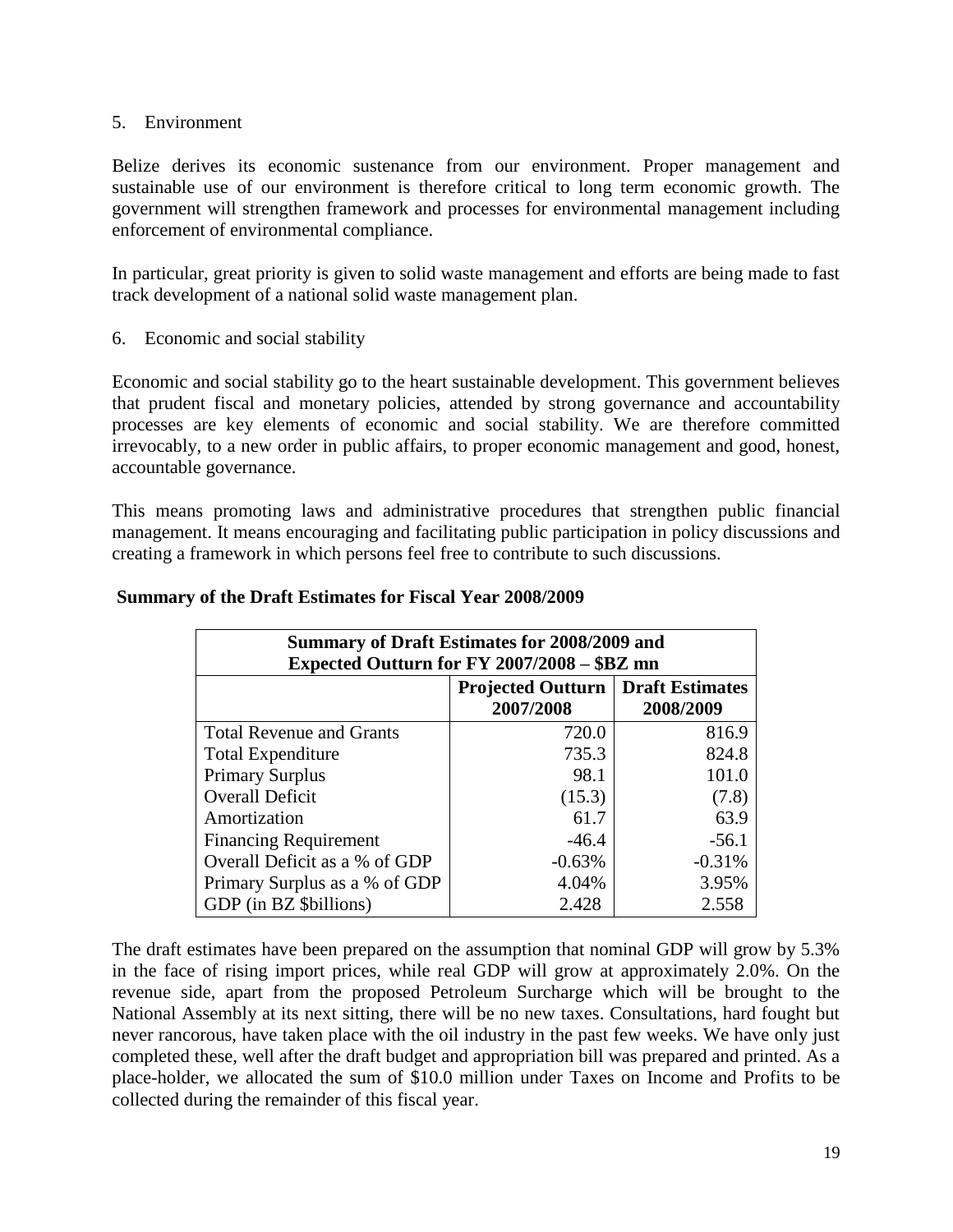Having now a clearer picture of the nature and scope of the new Petroleum Surcharge, we are reworking the estimated receipts, and will circulate an amendment to the Revenue Estimates which will increase total revenue, increase the primary balance and improve the bottom line. These amendments will be circulated when I table the Supplemental Petroleum Tax Bill.

In addition to no new taxes on the Belizean people in this Budget, we are, of course, actually providing positive relief especially to the poor. We will thus be lowering or removing tax on a number of basic items and services.

Apart from the Petroleum Surcharge, we expect strong growth in the income tax, royalty, and production share revenues from the local petroleum industry as a consequence of the very sharp rise in the price of world oil prices and an increase in production from the oil producing field.

On the expenditure side, we are proposing an expansion in the recurrent budget to take account of moderate growth in wages and salaries, and increased operating expenditure reflecting rising prices of fuel and utilities.

We have set a preliminary target for the Primary Surplus of 4% of GDP and a target for the overall deficit of negative 0.3% of GDP.

Total Revenue and Grants are estimated at \$816.9 million. This is an increase of \$96.9 million over the expected outturn for last fiscal year. Total Expenditure is estimated at \$824.8 million. Taken together, the result is an Overall Deficit of \$7.8 million or –0.31% of GDP. Provision for amortization payments are held steady at \$63.9 million, which, when added to the Overall Deficit, results in a financing requirement of \$71.5 million.

This financing requirement is programmed to be met from the following sources:

- A Drawdown of US\$12.5 million from the CDB Policy Based Loan,
- A Drawdown of US\$5.0 million from the Petrocaribe Loan Facility, and
- Other disbursements from other project related loans of approximately US\$23.5 million.

## **Estimates of Revenue 2008/2009**

The Draft Estimates of Revenue and Grants are comprised of \$721.0 in Recurrent Revenue, \$8.5 million in Capital Revenue and \$87.4 million in Grants.

Recurrent Revenue is made up of \$628.8 million in Tax Revenue and \$92.2 million in Non-Tax Revenue.

The significant rise in Recurrent Revenue is attributed to the following: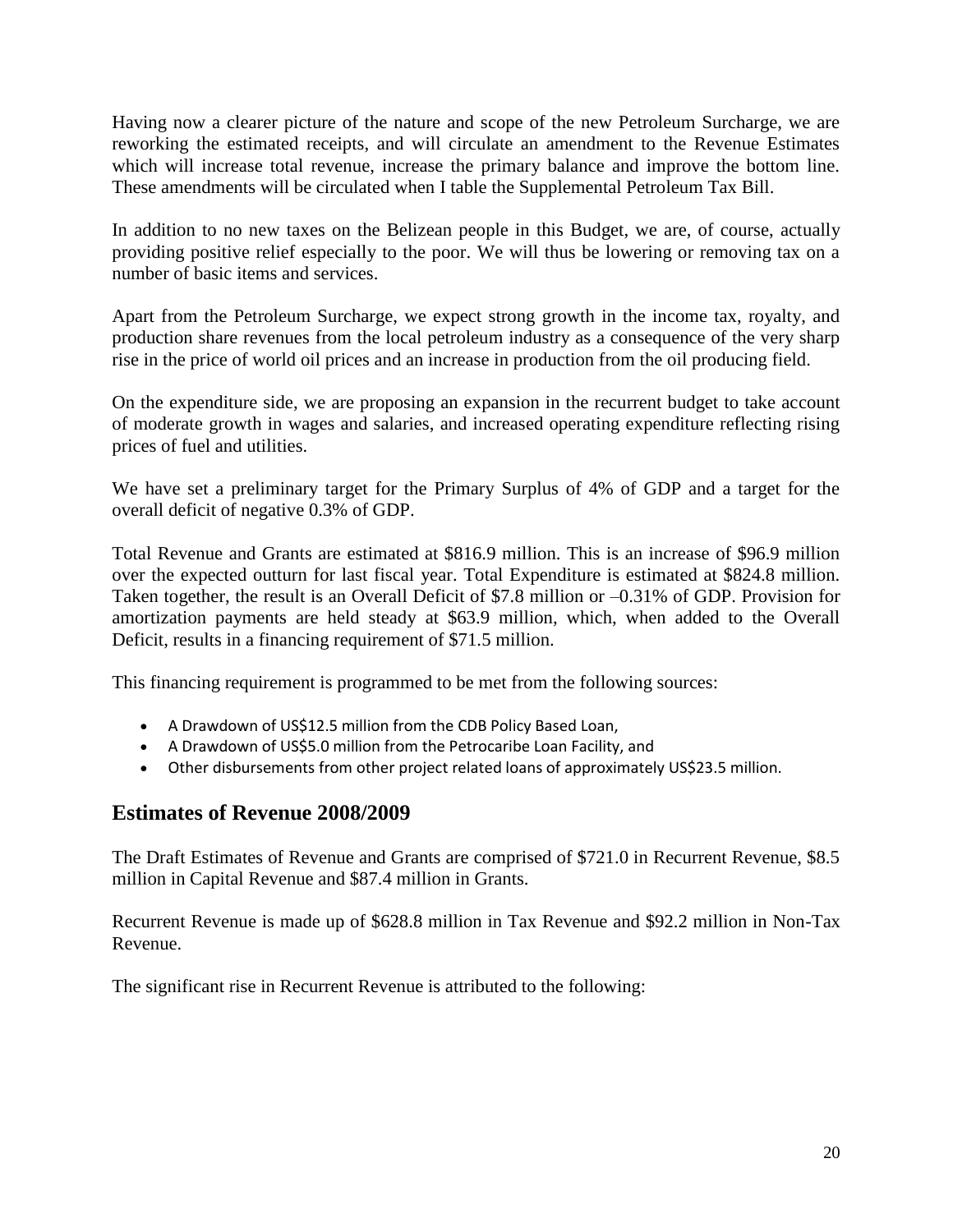|                                                       | <b>Projected Outturn</b> | <b>Draft Estimates</b> |
|-------------------------------------------------------|--------------------------|------------------------|
|                                                       | 2007/2008                | 2008/2009              |
| <b>Total Revenue and Grants</b>                       | 720.0                    | 816.9                  |
| <b>Recurrent Revenue</b>                              | 664.6                    | 721.0                  |
| <b>Tax Revenue:</b>                                   | 591.7                    | 628.8                  |
| <b>Income and Profits</b>                             | 180.1                    | 225.8                  |
| <b>Taxes on Property</b>                              | 6.5                      | 7.0                    |
| <b>Taxes on International Trade</b><br>& Transactions | 169.0                    | 151.6                  |
| Taxes on Goods & Services                             | 236.1                    | 244.4                  |
| <b>Non-Tax Revenue:</b>                               | 72.9                     | 92.2                   |
|                                                       | 12.4                     | 12.8                   |
| Property Income                                       | 13.2                     | 15.0                   |
| Licenses                                              | 47.3                     | 64.5                   |
| Other                                                 | 30.1                     | 8.5                    |
| <b>Capital Revenue</b>                                | 25.3                     | 87.4                   |
| <b>Grants</b>                                         |                          |                        |

- A \$45.0 million increase in taxes on Income and Profits of which at least an additional \$25 million is expected to come from tax on the domestic oil industry.
- A \$19.3 million rise in Non-Tax Revenue of which an additional \$10 million is expected to come from Royalties and Rents from the domestic oil industry.
- These increases are, on the other hand, moderated by a fall of Taxes in International Trade resulting from the removal of the Revenue Replacement Duty on fuel and on butane gas.

As of the 1<sup>st</sup> of August, the remaining Revenue Replacement Duty will be removed from both Regular and Premium Gasoline, and on Aviation Spirits and Jet Fuel. This tax will be replaced by a lower flat tax per gallon which will be added to the existing customs duties applicable to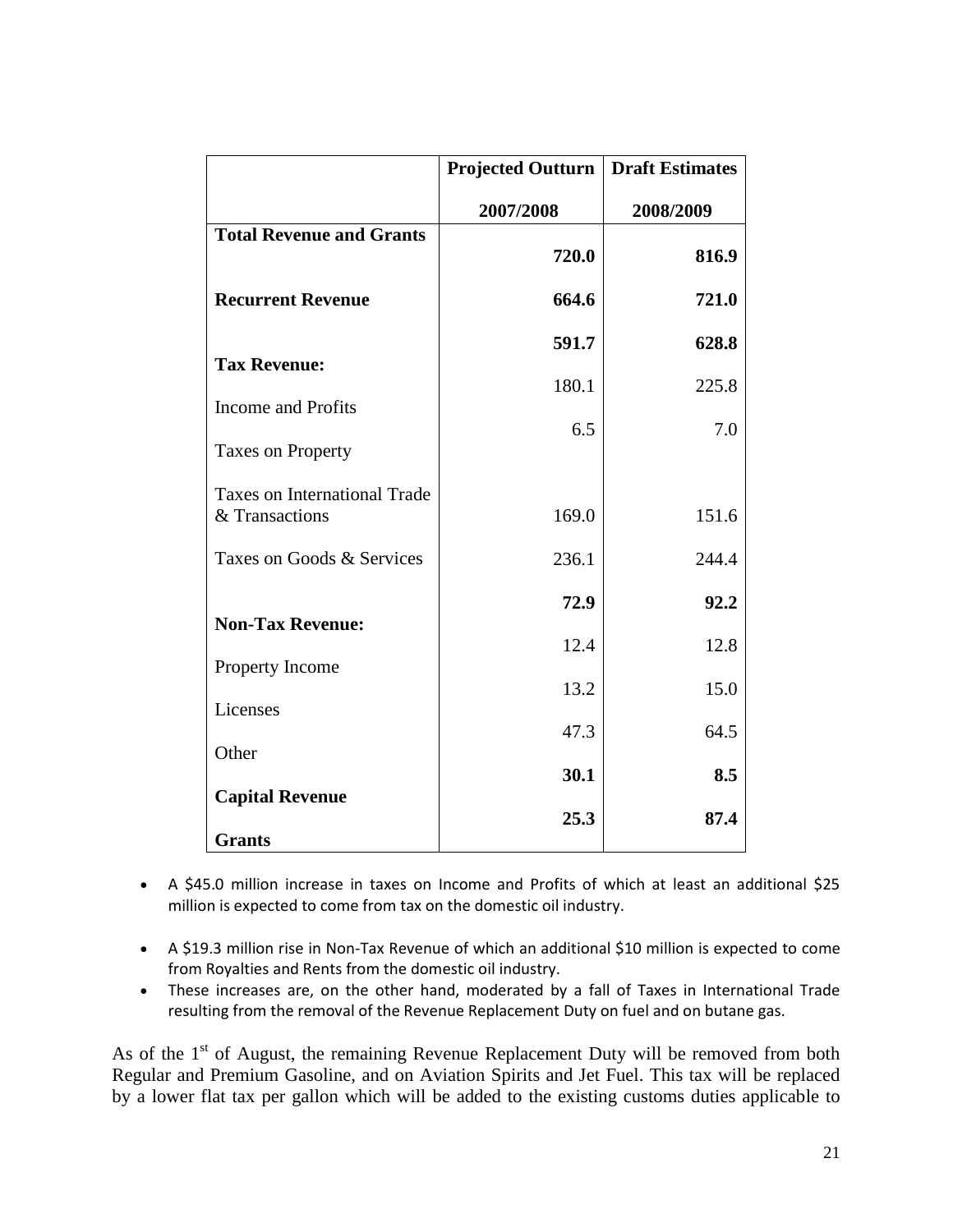these products. This will have the effect of stabilizing the taxes applied to these products and would also result in future changes in acquisition costs passing directly through to the price.

Capital Revenue is estimated to decline to \$8.5 million as Government is not proposing any further sales of large tracts of our precious land in the new budget year.

The significant increase in Grants is comprised of a general budget-support grant of \$50.0 million which has been committed by the Republic of China Taiwan as well as several other smaller grants from traditional sources such as the European Union, the Caribbean Development Bank under the Basic Needs Trust Fund Program and the United Kingdom under its Commonwealth Debt Initiative.

## **Revenue Measures to provide some relief from rising prices**

In preparing its estimates of revenue, the Government is proposing several measures aimed at providing some relief to those whose lives are most badly affected by the sharp rise in food and fuel prices. This was an issue that arose several times during the budget consultation process and several suggestions were made to reduce GST and or Import Duties on an expanded list of basic food items, medicines and medical services. This was, of course, preaching to the converted, and the suggestions were quickly taken up by a willing government, a determined government, a government already committed to providing relief for the people of this country. The new measures thus include:

- The removal of the General Sales Tax by applying a zero rate on a wide range of over-thecounter and prescription medicines and medical supplies including analgesics, cough and cold preparations, diagnostic testing kits for glucose in the blood and urine, insulin an insulin syringes, oral rehydration salts and solutions, dialysis fluids, oxygen, and anti-retroviral drugs.
- The classification of medical, dental, hospital, optical and paramedical services as Exempt Items for the purposes of the GST. The effect of this is to ensure that the providers of such services will no longer be adding GST to their invoices for the services they provide. This is a first step towards the zero-rating of medical services, a step that the government proposes to take after consultation with the Medical Service Providers to ensure that the benefits of zero-rating will be passed on to consumers through lower costs for medical services.
- The removal of GST from a number of basic food items including powdered milk, cooking oil, chicken Vienna sausages, corned beef, coffee and tea.

## **Revenue Measures to support agriculture and food production**

The agriculture sector has been facing difficult challenges from storms and floods as well as from the rising cost of inputs. Fertilizers and agro-chemicals have their origin in the petroleum industry and, therefore, the increase in oil prices has had the effect of increasing the cost of critical agricultural inputs. These developments have resulted in a sharp rise in food prices as well as instability in the supply of basic food items.

To help government to define appropriate policy responses, we have established a National Commodities Commission to advise the Government on the development of a detailed national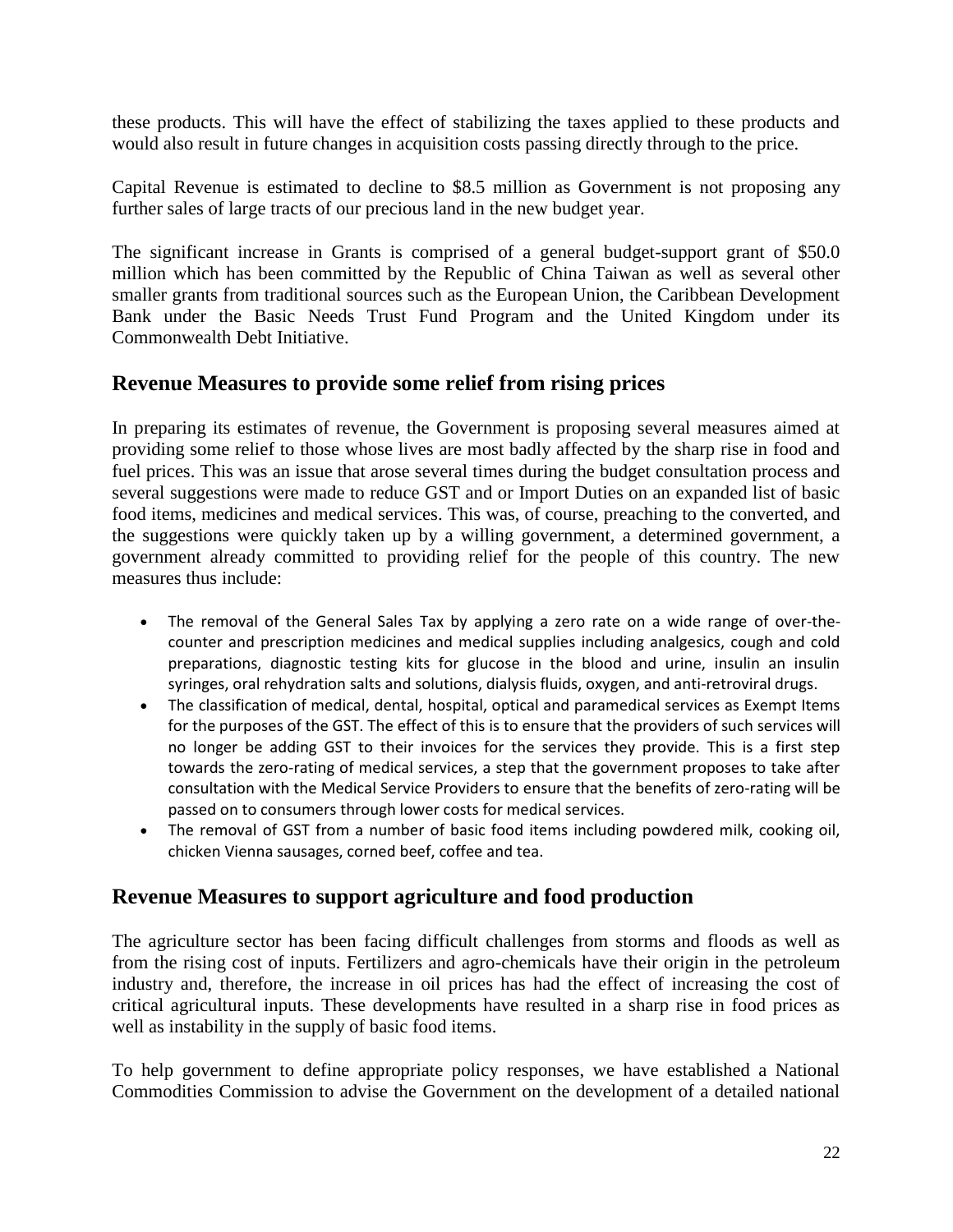strategy to take advantage of opportunities that have arisen out of the global increase in food prices.

This work is being done on the basis of the recognition that the rise in food prices presents a historic opportunity for farmers to increase production, including for export, with the end result of increasing their income and the country's foreign exchange earnings. To provide some immediate support to the agriculture sector as farmers seek to overcome the challenges and to take advantage of the opportunities, government is proposing:

- The removal of Revenue Replacement Duty from Fertilizers,
- The removal of Customs Duties from Animal Feed Concentrate, and
- The provision of import duty exemptions for agricultural machinery and implements, particularly by small farmers seeking to expand production.
- The provision later on of a significant line of credit for agricultural expansion

## **Revenue Measures to provide support to the Tourism Sector**

The tourism sector has grown into the major source of employment, income generation and foreign exchange earnings for Belize. Accordingly, the industry has begun to make notable contributions to the development of small communities in the rural areas where poverty is highest. The potential for even greater strides is enormous, and that is why we keep saying that tourism is perhaps the major star to which we've hitched our wagon.

With the economic slowdown in North America, however, the industry is facing the difficult challenge of maintaining visitor arrival levels in the context of increasing competition from other destinations. It is therefore critical for the tourism industry to improve and maintain the quality of the services provided. The stakeholders in the industry are engaged in a process of strategic planning to meet the challenges which lie ahead and have already signaled the difficulty they are facing, particularly the smaller hoteliers, in undertaking the investments necessary to improve the quality of their facilities because of rising operational costs. Tourism operators have insistently pressed to review the structure of taxation of the industry. This is an especially complex matter and we have, therefore, agreed to continue the process of consultation. As an interim act of relief, though, and to assist the relatively large number of smaller tourism operators to deliver a better quality of service, government proposes the following revenue measures:

- The provision of import duty exemptions on capital imports for small registered hoteliers seeking to expand and/or improve the quality of their facilities.
- The provision of import duty exemptions on passenger vans to allow small tour operators to improve the quality of their tourist transportation services.

#### **Revenue Measures to increase national benefit from petroleum Extraction**

#### **Petroleum Surcharge**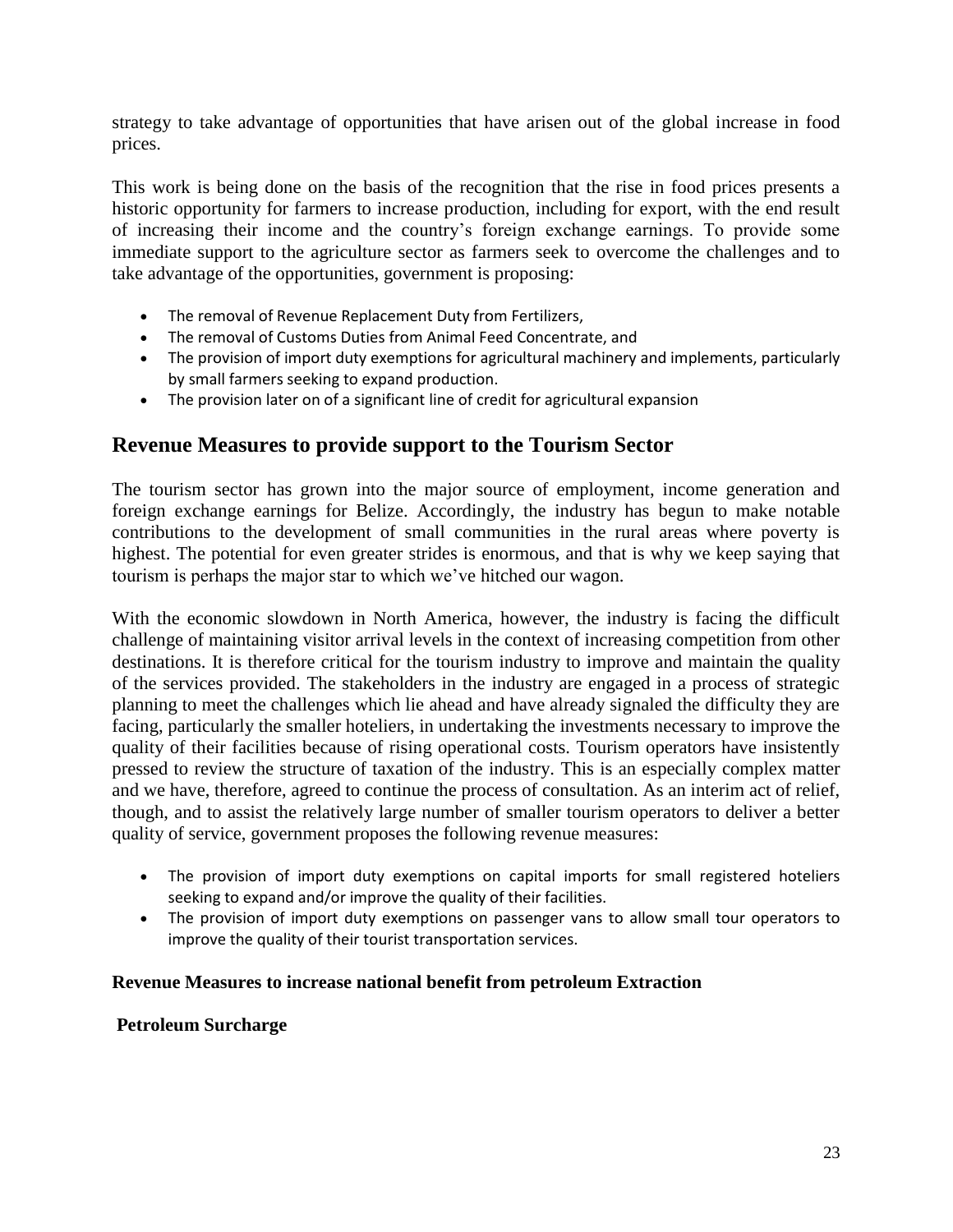Mr. Speaker: the United Democratic Party Government has recognized a need to revisit the arrangements under which the proceeds from the sale of our petroleum are shared between the companies and the Government and people of Belize. After signaling our intention some time ago, we have over the past few weeks been engaged in sit-downs with the industry. These negotiations have taken place in as constructive an atmosphere as could have been expected given the millions of dollars that were at stake. I am now at liberty to say that we have made some important breakthroughs which I expect to detail at a press conference on Wednesday. But the bottom line is that the flow of resources to the Government will increase, in response to the movement that has taken place in international oil prices. The expectation is that oil prices will remain high in the foreseeable future, and it is important that the country, as both an oil exporter and an oil importer, offset the high prices we pay for the refined products by obtaining a larger share of the export earnings.

Excise Tax on Locally Refined Fuel Products

With the discovery and extraction of crude oil in Belize, several entrepreneurs have expressed an interest in establishing micro-refineries to process and blend the locally produced crude oil into refined gasoline, kerosene, and diesel oil for the local market. Two local companies have invested substantially in refining equipment and are poised to produce a refined diesel and gasoline for the local market. Together these two producers project that they can supply more than 50% of the local market within the next few years, but starting almost immediately, at prices significantly lower than what we pay now.

With this new commercial activity, it has become necessary to apply an excise tax. While we keep well in mind the need not to unduly burden this local refining, the excise tax, in keeping with WTO and CARICOM obligations, can be no more favorable than the taxes applied to similar products which are imported into Belize.

Accordingly we are proposing to establish an Excise Tax on locally produced Diesel, Gasolines, Kerosene and Jet Fuel, which would be equal to sum of the Import Duty and Environmental Tax being currently being applied to the imported counterpart.

Notwithstanding the Excise Tax, I repeat that it is expected that the final price to the consumer for the locally produced products will lower than the imported since international freight, insurance and handling costs will be eliminated. In this context, I should also mention that BNE is developing a facility for the supply of locally produced butane gas at prices again lower than what we pay for the imports. Their butane should be commercially available by September of this year and they expect to meet the needs of at least 30% of the local market.

## **Other Revenue Measures**

**•** Excise Tax on Cigarettes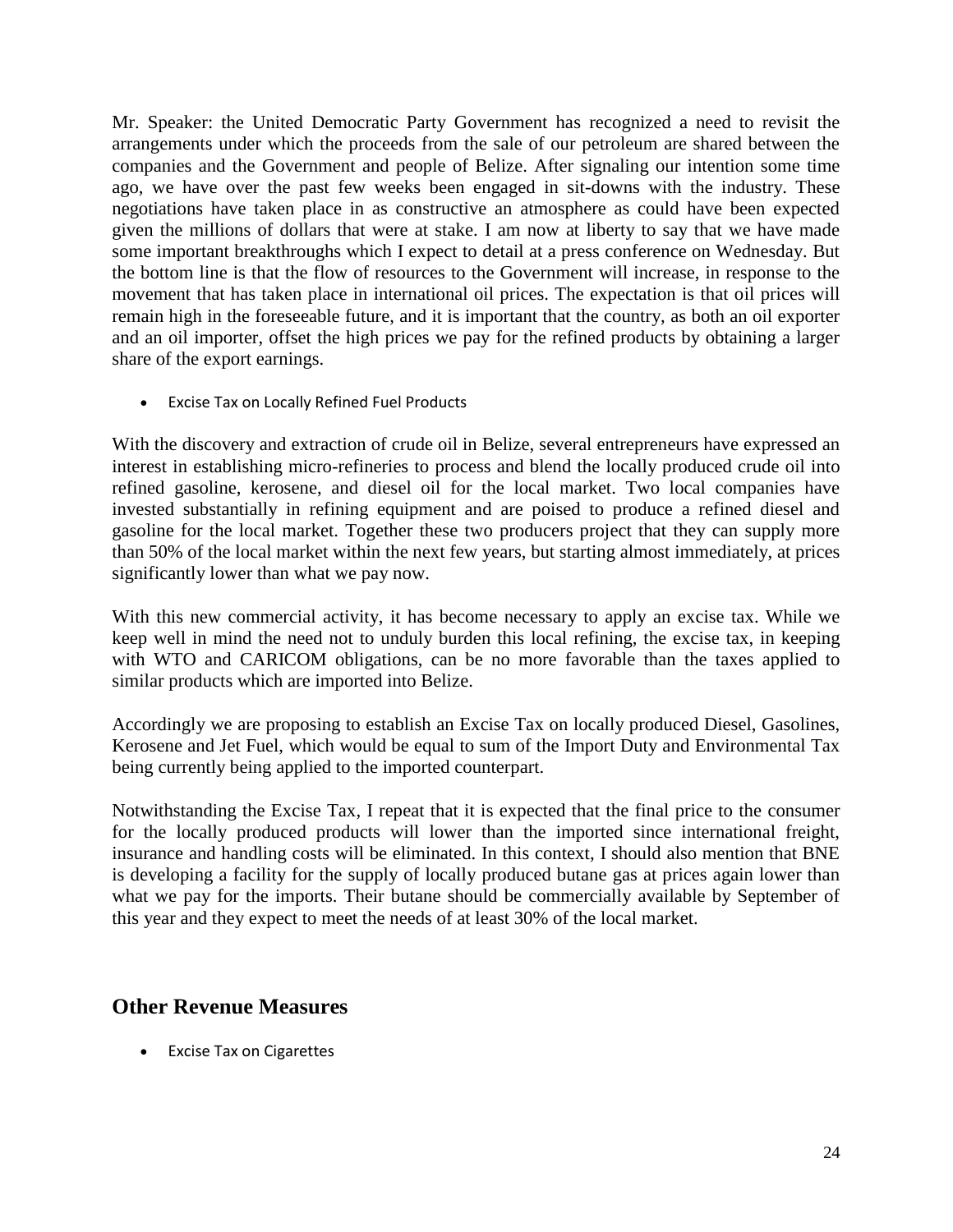In 2005, the Excise Tax on Cigarettes was increased twice: from \$4.00 to \$12.00 per carton of 200 sticks in March, and from \$12.00 to \$18.00 in July, 2008. This was done under the erroneous assumption that the collections from this tax would have also increased by a similar magnitude. However, the resulting increase in the price of cigarettes quickly led to a thriving contraband market in cigarettes, a reduction in local production, and an actual decline in revenues collected from this source.

In an effort to reduce the incentive for engaging in the contraband cigarette trade, which results from the price differential between locally and foreign manufactured cigarettes, we will be reducing the excise tax on a carton of cigarettes from the present level of \$18.00 to \$12.00 per carton of 200 sticks.

We do not believe that this will lead to an overall increase in the consumption of cigarettes with its attendant health issues, but rather to a decrease in the contraband trade in cigarettes on one hand and a corresponding increase the lawful trade of cigarettes on the other, with the end result being an overall increase in the excise taxes collected from this source.

## **Estimates of Recurrent Expenditure 2008/2009**

The Draft Estimates of Recurrent Expenditure propose a total of \$649.6 million up from an outturn of \$598.3 million in the year before. The proposed increase of \$51.3 million reflects the reality of increased costs faced by Government (which is also a major consumer of goods and services) as well as the need to make provisions for special programs in the areas of education, health and social development.

|                              | <b>Projected Outturn</b> | Draft Estimates |  |  |
|------------------------------|--------------------------|-----------------|--|--|
|                              | 2007/2008                | 2008/2009       |  |  |
| <b>Total Expenditure</b>     | 735.3                    | 824.8           |  |  |
| <b>Recurrent Expenditure</b> | 598.3                    | 649.6           |  |  |
| <b>Personal Emoluments</b>   | 234.0                    | 262.9           |  |  |
| Debt Service                 | 113.4                    | 108.9           |  |  |
| Pensions                     | 42.3                     | 39.9            |  |  |
| Goods and Services           | 208.7                    | 237.9           |  |  |
|                              | 137.0                    | 175.2           |  |  |
| <b>Capital Expenditure</b>   | 71.8                     | 78.7            |  |  |
| Capital II Expenditure       | 62.1                     | 93.3            |  |  |
|                              |                          |                 |  |  |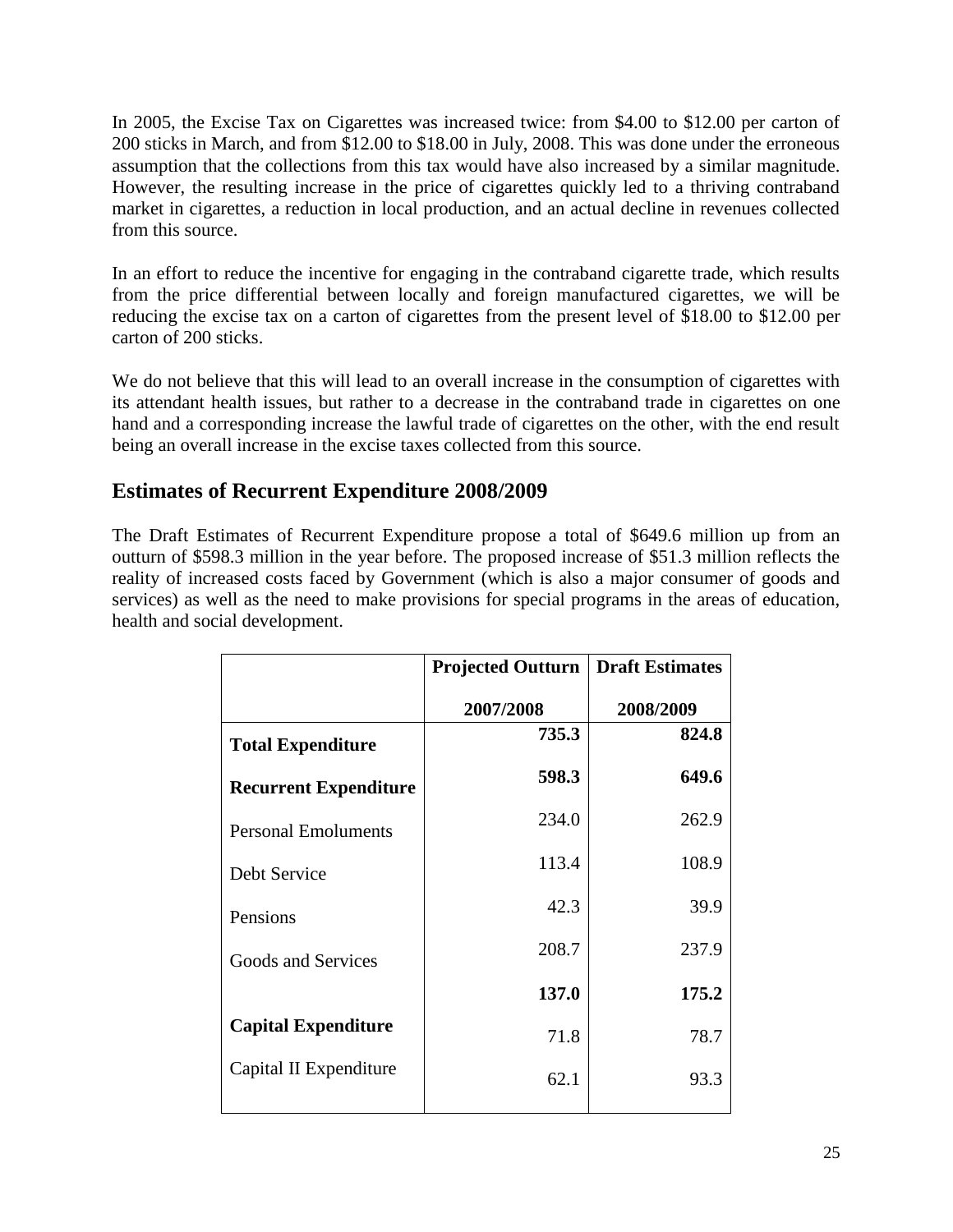| Capital III Expenditure     |      |      |
|-----------------------------|------|------|
| $\vert$ Capital Transfers & | 3.2  | 3.2  |
| Net Lending<br>Amortization | 61.7 | 63.9 |

Government is proposing an allocation of \$262.8 million for Personal Emoluments, reflecting an addition of \$28.9 million, to provide for the filling of some critically need positions in health, education, and the security services as well as to pay for the restoration of the salary increments frozen by the last administration for a period of one year in 2005.

Government is also proposing an allocation of \$237.9 million for Goods & Services to provide for increased cost of fuel, rents, material and supplies, and other essential items. Also included in this line are:

- 1. A brand new allocation of over \$3.0 million to provide for education grants first-year high school students on a needs basis,
- 1. An increase of \$1.5 million in scholarship grants to tertiary level students.
- 2. A new allocation of \$2.0 million to maintain the supply of textbooks to primary school students.
- 3. An increase of \$1.5 million in grants to the University of Belize.
- 4. An increase of \$3.0 million to cover the full cost of basic primary health care under the National Health Insurance Program in those areas in which NHI has already been rolled out.

The government has decided to delay the full roll out of NHI pending the results of ongoing analysis of the costs and possible sources of revenue to meet those costs. We support the aims and objectives of the NHI programme, and we are committed to implementing it, but in a sustainable manner, with its revenue sources clearly identified.

In the recurrent budget, we are also proposing some \$108.9 million dollars to meet interest payments on our debt obligations for the year. Separately, we are providing a further sum of \$63.9 million to meet amortization payments, which for purposes of international financial reporting, is not included in the recurrent budget.

Also in the recurrent budget is a provision of \$39.0 million to meet Pensions and Gratuities for retired public officers.

## **Estimates of Capital Expenditure 2008/2009**

Government is proposing to increase Capital Expenditures significantly to \$175.2 million as the Government commences investment in new physical and social infrastructure projects in order to move forward the new national development agenda under the UDP.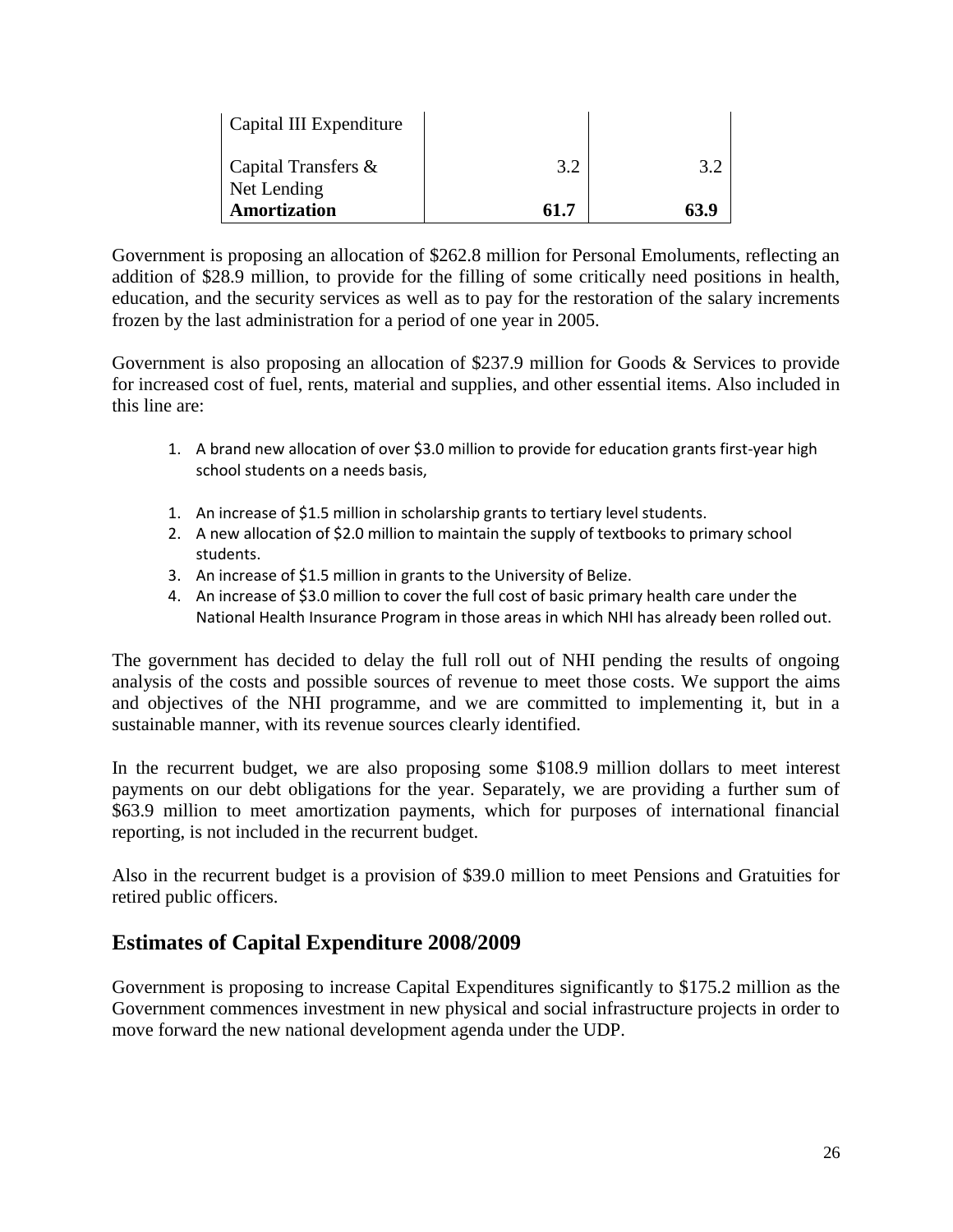In the Capital II [locally funded] program, Government proposes to expend \$78.7 million from its own resources, including provision for an adequate level of counterpart funds for externally financed projects in the Capital III Program.

In the Capital III [externally funded] program Government proposes major investments in a number of projects including the following:

- 1. \$6.5 million toward the upgrading of the Placencia Road
- 2. \$4.0 million for the completion of the Southern Highway
- 3. \$5.3 million for the Belize City South Side Poverty Alleviation Project
- 4. 4.8 million for the rehabilitation of sugar feeder roads
- 5. \$2.0 million for the temporary bridge structure at Kendall
- 6. \$8.0 million in support to the Banana and Sugar Industries under the European Union Programme.
- 7. Over \$11.9 million dollars in aggregate to fund community projects under the Social Investment Fund, the Commonwealth Debt Initiative, and the Basic Needs Trust Fund
- 8. \$6.5 million to complete the Health Reform Project
- 9. \$3.0 million to complete Enhancement of the Technical Vocational, Education and Training Project.

In order to help to alleviate the increased financial burden on the poor brought on by the sharp rise in food prices, we have allocated the sum of \$2.0 million for a food subsidy program aimed at the poorest of the poor. This program, the operational parameters of which are being worked out, will be funded by a soft loan from the proceeds of the sale of petroleum imported from Venezuela under the Petrocaribe Accord.

Also from this funding source, we are proposing to allocate the following:

- 1. \$1.0 million for a project to assist low income persons in getting proper titles to land through providing funding to pay for surveys
- 2. \$2.0 million for housing improvements for low income persons
- 3. \$1.7 million for maintenance of municipal streets and drains
- 4. \$175,000 for a pilot project for skills training for single mothers.
- 5. \$1 million for rural water systems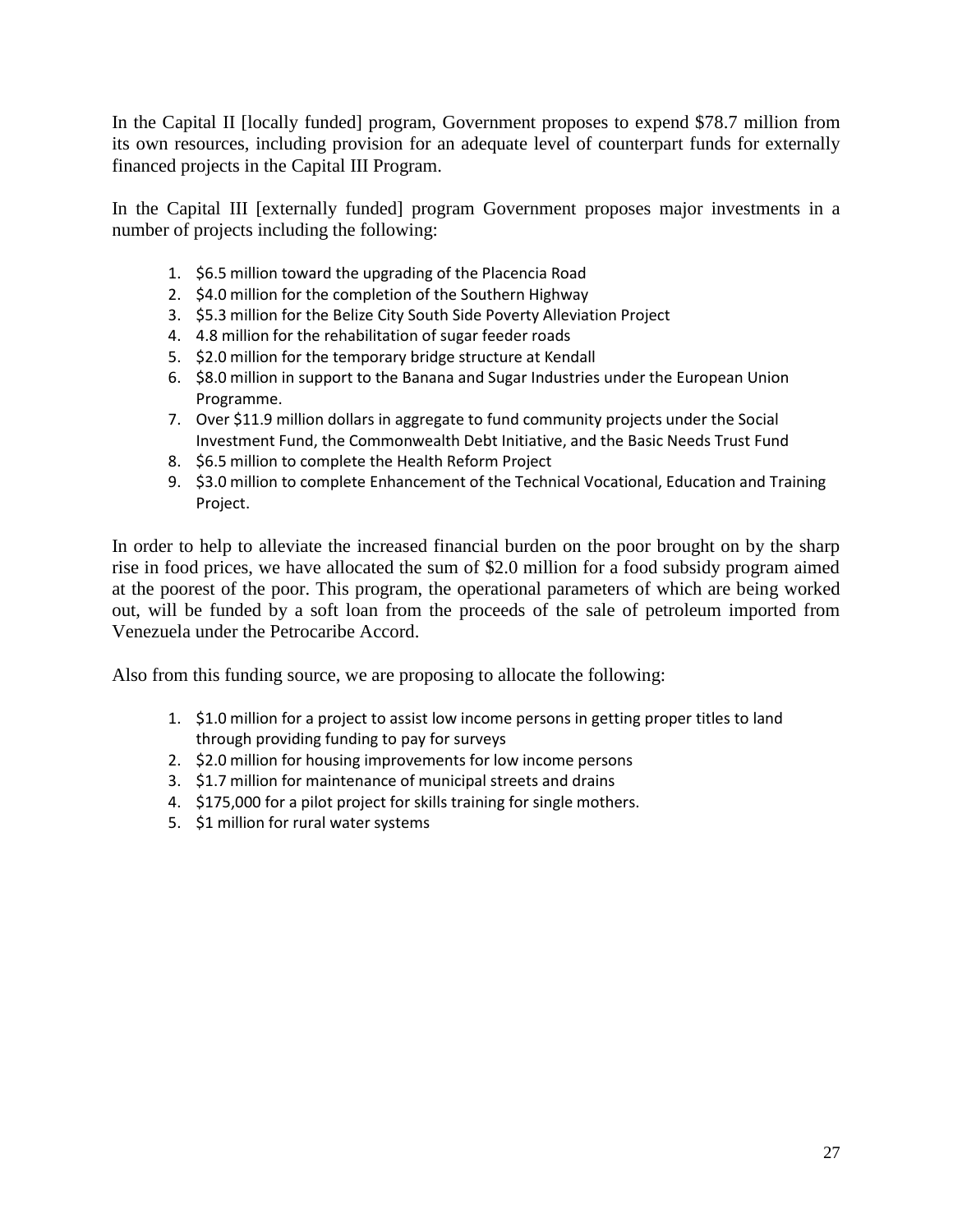# **PRIORITY ISSUES BEING ADDRESSED: Micro-credit; agricultural expansion; governance**

Mr. Speaker, before concluding this presentation, I must speak to three issues that we see as critical component of the national agenda. And you will understand, Mr. Speaker, regarding two of them, what I said earlier bears repetition and expansion.

I turn first to the issue of credit to the small and medium sectors and the revival of the Development Finance Corporation.

## **The Development Finance Corporation**

In June 2005, the then Government of Belize, at the behest of the international financial institutions, and as a result of the collapse precipitated by the crony loans, abuse and corruption, began to liquidate the operations of the Development Finance Corporation. The law was amended to prevent DFC from any further lending and a new Board of Directors was appointed to make the liquidation as orderly as possible.

But the demise of the DFC has left a gaping hole in Belize's small sector credit picture. There is now a critical and unsatisfied need for financing for small and medium enterprises and student loans, and the new Government has been discussing with the International Financial Institutions, the imperative of a revitalized and restructured DFC resuming small and medium size credit and student lending.

Mr. Speaker, I am happy to report that the Caribbean Development Bank (CDB) has agreed in principle to a new loan of \$25 million to the Government of Belize for the seeding of the new DFC. We expect our formal loan request to go to CDB's Board by October and for DFC to restart its lending operations by the end of the year.

### **Agricultural Development**

I spoke earlier about rising fuel, food and commodity prices and the tremendously deleterious impact this has been having on the citizens of this country. And as you have seen, we have come up with ways of providing some relief to the most affected and vulnerable members of our population. These efforts to provide compensation and support will continue and expand. At the same time, we will also take advantage of the global shift in demand of supply for commodities that is behind the price increases.

To help us in this very important national effort, we are bringing together the best minds from the private and public sector. This private/public sector team will consult among themselves and with all interested stakeholders to advise government on the details of the policy and the action plan necessary for the implementation of this new agricultural push, the second coming of Belize's green revolution.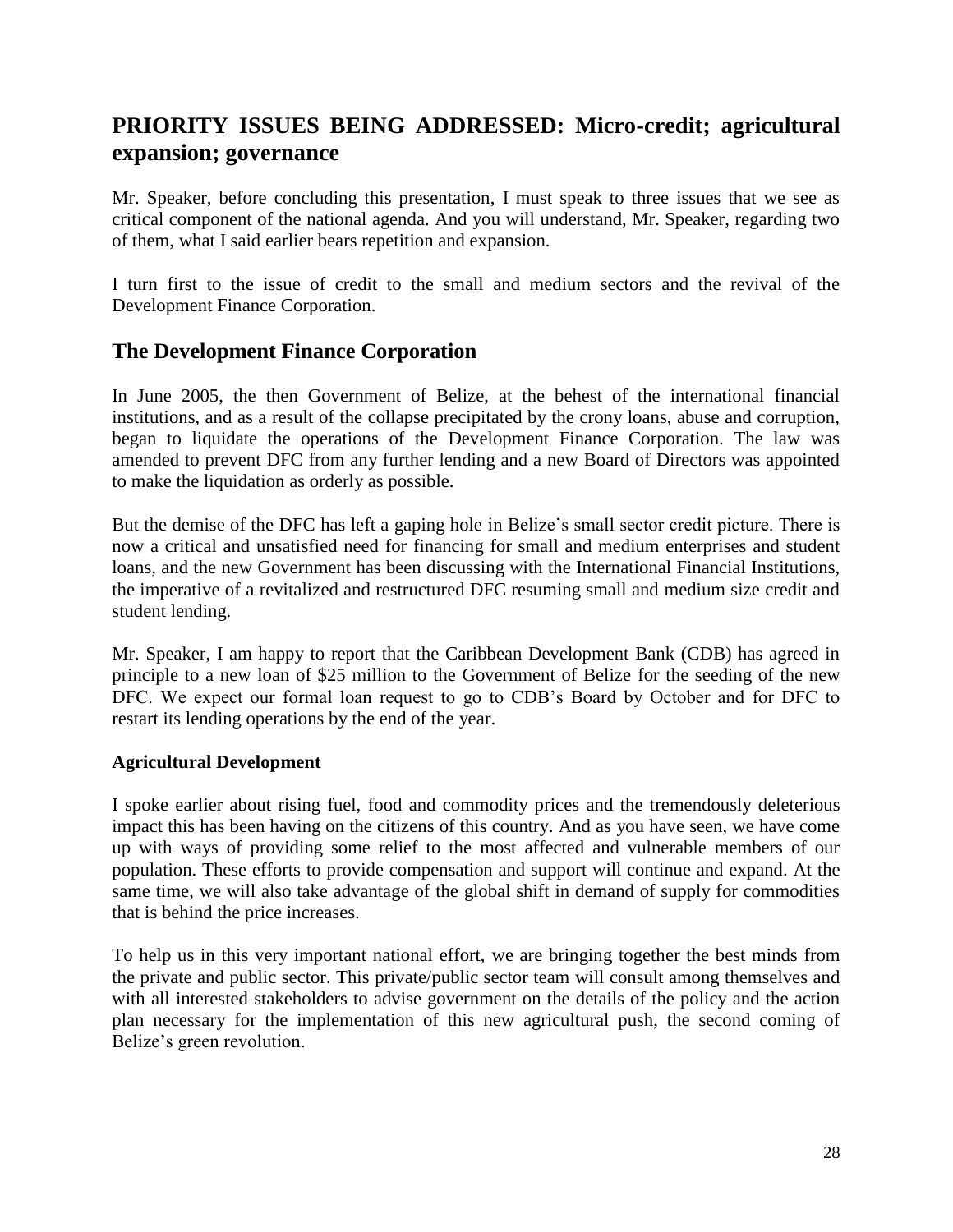#### **Governance**

I have also already alluded to the critical importance of the issue of good governance. Mr. Speaker, the UDP is determined that never again will it be possible for persons to disregard with impunity and clear criminal intent the processes and procedures laid down in the Laws of Belize. With the help of our overseas development partners we will do a detailed examination of all of our financial management legislation with a view to providing appropriate penalties for violations. Given the scale and extent of the breaches that have taken place in the past and the damage to the entire society that those have caused, we will be proposing criminal sanctions. We recognize that there will be occasions on which breaches take place under circumstances outside of the control of individuals, breaches that, with the best will in the world, may not be preventable. We will thus also be providing, in such cases, for the waiver of prosecution or penalties by resolution of the National Assembly. The provision of waivers will not be within the capacity of any Minister of Government, not even the Prime Minister, but of the entire National Assembly.

Mr. Speaker, This Government is planning the way ahead very carefully. We are breathing new life into our democracy. We are adopting a consultative, careful and studied approach to defining policy.

The consultative approach that attended the preparation of this budget is not a one shot deal. We are engaged in even broader consultations on the constitutional amendment bill which is before this honorable House. Let me take the opportunity of assuring all those that attended the public hearings that we will be making such changes as the positions expressed merit. This is the **UDP** way. We are always open to discussion. We are always willing to listen. We take all views into account as we secure now the future for Belize.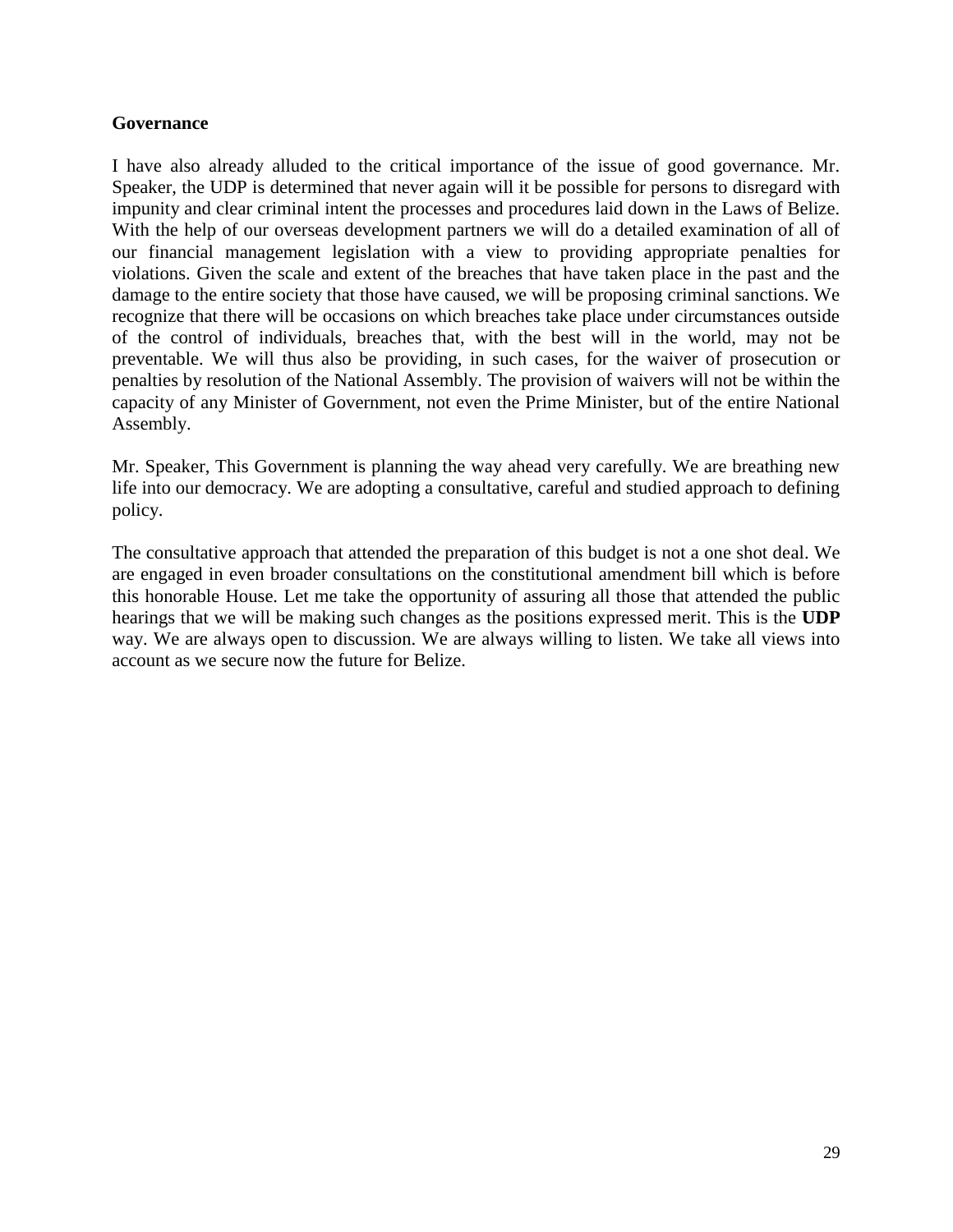# **CONCLUSION – REALIZING THE POSSIBILITIES**

Mr. Speaker:

As I conclude what has perforce been a somewhat long presentation, I ask you to allow me a personal note. A Caribbean colleague spoke to me recently about the importance of appearances. As leader of a country, he said, you must always look as though you are enjoying your job. How can you communicate optimism to people if you allow your visage to be stamped with what can sometimes seem the overwhelming cares of office?

Initially, I thought he had been too much infected by the modern day subscription to greeting card philosophy, to drug store wisdom. But upon reflection, he has a point. I don't know about actual pleasure. But I do know that not a day goes by without my experiencing a renewed sense of both gratitude and determination. Gratitude that the Belizean people have honored me and the United Democratic Party with the greatest trust possible in the context of our democratic arrangements and determination to always remain personally unswerving in my commitment to honesty, integrity, and accountable government. This is the creed by which I and the United Democratic Party are sworn to live out the life of this current administration. And our fidelity to it is the principal standard by which I ask that we be judged. For it is my abiding faith that if we do right by this gospel all the rest will be that much easier. This is thus the platform on which we will continue to fashion the economic, social and political progress that this Budget begins; and which will ultimately mark the consummation of all those rich possibilities that we have tried to sketch in our compact with Belize.

I thank you.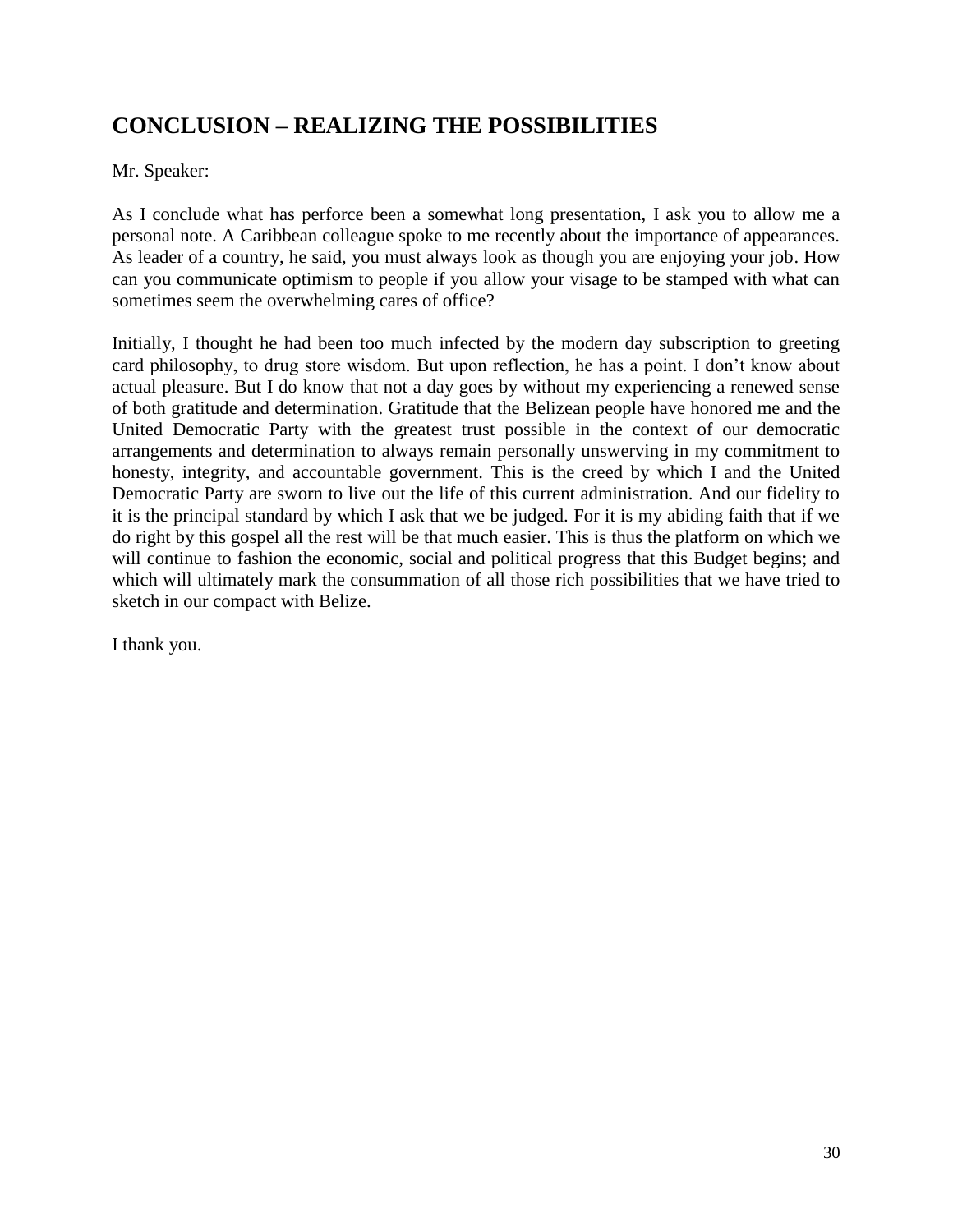#### ANNEX 1: Economics Indicators

|                                                      | 2001     | 2002     | 2003     | 2004     | 2005     | 2006     | 2007     |
|------------------------------------------------------|----------|----------|----------|----------|----------|----------|----------|
| POPULATION AND EMPLOYMENT                            |          |          |          |          |          |          |          |
| Population (Thousands)                               | 255.3    | 262.7    | 271.1    | 281.1    | 289.9    | 299.8    | 309.8    |
| Employed Labour Force (Thousands)                    | 85.9     | 84.7     | 89.2     | 95.9     | 98.6     | 102.2    | 111.8    |
| Unemployment Rate (%)                                | 9.1      | 10.0     | 12.9     | 11.6     | 11.0     | 9.4      | 8.5      |
| <b>INCOME</b>                                        |          |          |          |          |          |          |          |
| GDP at Current Market Prices (\$mn)                  | 1,742.7  | 1,864.3  | 1,975.2  | 2,110.4  | 2,229.6  | 2,427.3  | 2,534.0  |
| Per Capita GDP (\$, Current Mkt. Prices)             | 6,826.1  | 7,096.7  | 7,285.9  | 7,507.2  | 7,691.6  | 8,097.3  | 8,180.5  |
| Real GDP Growth (%)                                  | 5.0      | 5.1      | 9.3      | 4.6      | 3.0      | 5.3      | 1.6      |
| Sectoral Distribution of Constant 2000<br>GDP (%)    |          |          |          |          |          |          |          |
| <b>Primary Activities</b>                            | 14.4     | 13.3     | 16.9     | 17.7     | 17.7     | 15.8     | 13.0     |
| <b>Secondary Activities</b>                          | 17.2     | 17.2     | 15.2     | 15.6     | 14.6     | 17.5     | 18.7     |
| <b>Services</b>                                      | 57.6     | 55.2     | 53.7     | 53.0     | 54.2     | 52.5     | 53.9     |
| <b>MONEY AND PRICES (\$mn)</b>                       |          |          |          |          |          |          |          |
| Inflation (Annual average percentage<br>change)      | 1.1      | 2.2      | 2.6      | 3.1      | 3.7      | 4.2      | 2.3      |
| Currency and Demand deposits (M1)                    | 364.8    | 358.1    | 442.6    | 492.2    | 516.1    | 617.8    | 704.4    |
| Quasi-Money (Savings and Time deposits)              | 676.0    | 705.3    | 659.7    | 756.1    | 815.8    | 887.1    | 1,031.7  |
| Money Supply (M2)                                    | 1,040.8  | 1,063.4  | 1,102.3  | 1,248.3  | 1,331.9  | 1,504.9  | 1,736.1  |
| Ratio of M2 to GDP (%)                               | 59.7     | 57.0     | 55.8     | 59.1     | 59.7     | 62.0     | 68.5     |
| CREDIT (\$mn)                                        |          |          |          |          |          |          |          |
| <b>Commercial Bank Loans and Advances</b>            | 788.5    | 904.6    | 1,056.6  | 1,176.5  | 1,254.7  | 1,390.5  | 1,599.6  |
| <b>Public Sector</b>                                 | 12.9     | 16.0     | 30.0     | 46.3     | 62.4     | 48.6     | 40.8     |
| <b>Private Sector</b>                                | 775.6    | 888.6    | 1,026.6  | 1,130.2  | 1,192.3  | 1,341.9  | 1,558.8  |
| <b>INTEREST RATE (%)</b>                             |          |          |          |          |          |          |          |
| Weighted Average Lending Rate                        | 15.4     | 14.5     | 14.2     | 14.0     | 14.3     | 14.2     | 14.3     |
| Weighted Average Deposit Rate                        | 4.3      | 4.5      | 4.9      | 5.2      | 5.5      | 5.8      | 6.0      |
| Weighted Average Interest Rate Spread                | 11.1     | 10.0     | 9.3      | 8.8      | 8.8      | 8.5      | 8.3      |
| <b>CENTRAL GOVERNMENT FINANCES</b><br>\$mn)          |          |          |          |          |          |          |          |
| <b>Current Revenue</b>                               | 372.1    | 425.8    | 422.2    | 451.9    | 511.5    | 566.0    | 649.9    |
| <b>Current Expenditure</b>                           | 333.7    | 333.4    | 393.0    | 474.1    | 561.2    | 550.8    | 635.7    |
| Current Account Surplus(+)/Deficit(-)                | 38.4     | 92.3     | 29.1     | $-22.2$  | $-49.7$  | 15.2     | 14.2     |
| Capital Expenditure                                  | 267.4    | 260.3    | 276.4    | 173.2    | 127.1    | 97.7     | 159.0    |
| Overall Surplus(+)/Deficit(-)                        | $-196.5$ | $-108.8$ | $-216.0$ | $-133.6$ | $-156.3$ | $-47.3$  | $-29.3$  |
| Ratio of Budget Deficit to GDP at mkt.<br>Prices (%) | $-11.3$  | $-5.8$   | $-8.9$   | $-6.3$   | $-7.0$   | $-1.9$   | $-1.2$   |
| Domestic Financing (Net)                             | 72.7     | $-180.9$ | $-62.4$  | $-36.2$  | $-19.0$  | $-8.9$   | 20.4     |
| External Financing (Net) <sup>1</sup>                | 123.9    | 278.3    | 380.7    | 179.9    | 127.6    | 56.0     | $-2.0$   |
| <b>BALANCE OF PAYMENTS (US \$mn)</b>                 |          |          |          |          |          |          |          |
| Merchandise Exports $(f.o.b.)^2$                     | 269.1    | 309.7    | 315.5    | 307.5    | 325.3    | 427.2    | 428.5    |
| Merchandise Imports (f.o.b.)                         | 477.7    | 496.9    | 522.4    | 480.7    | 556.2    | 612.0    | 642.0    |
| <b>Trade Balance</b>                                 | $-208.7$ | $-187.2$ | $-206.9$ | $-173.3$ | $-231.0$ | $-184.8$ | $-213.5$ |
| Remittances (Inflows)                                | 26.4     | 24.3     | 29.3     | 30.9     | 40.9     | 57.8     | 70.8     |
| Tourism (inflows)                                    | 110.5    | 121.5    | 149.7    | 168.1    | 213.6    | 271.0    | 290.6    |
| Services (Net)                                       | 44.0     | 43.6     | 69.7     | 88.2     | 143.0    | 223.6    | 231.6    |